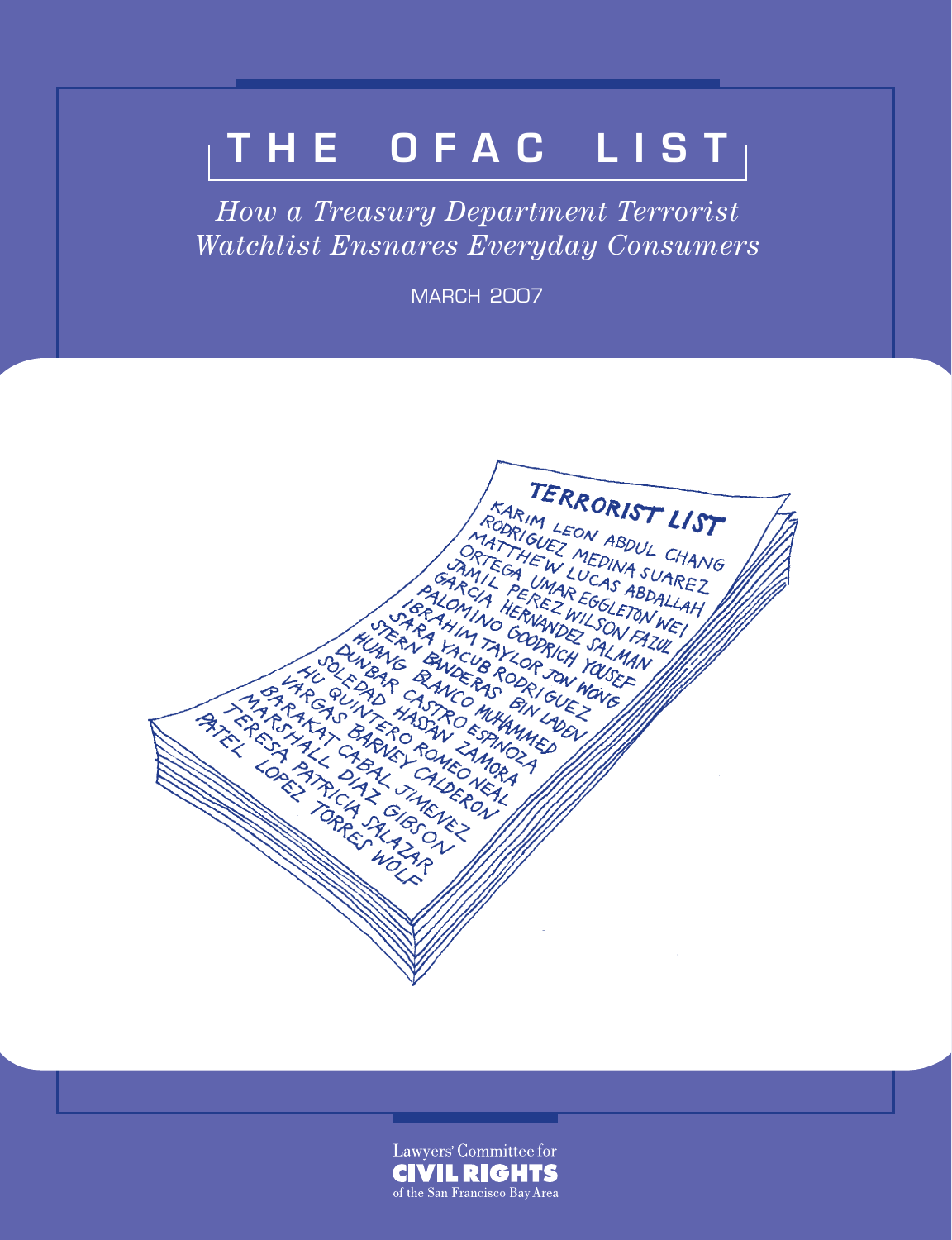The Lawyers' Committee for Civil Rights of the San Francisco Bay Area (LCCR) is a civil rights and legal services organization devoted to advancing the rights of people of color, poor people, and immigrants and refugees. LCCR is affiliated with the Lawyers' Committee for Civil Rights Under Law in Washington, D.C., which was created at the behest of President John F. Kennedy in 1963. Since September 11, 2001, LCCR has advocated on behalf of individuals who have faced discrimination and racial profiling from private companies and government entities.

Written by Shirin Sinnar Consultant to the Lawyers' Committee for Civil Rights Staff Attorney at the Asian Law Caucus

Cover illustration: Alexandra Gross

Contacts: Shirin Sinnar, 415-896-1701 Philip Hwang, 415-543-9444 Robert Rubin, 415-543-9444 Alexandra Gross, 415-543-9444 (media inquiries)

> LAWYERS' COMMITTEE FOR CIVIL RIGHTS 131 steuart street, suite 400 san francisco, ca 94105 (415) 543-9444 (TEL) (415) 543-0296 (fax) www.lccr.com

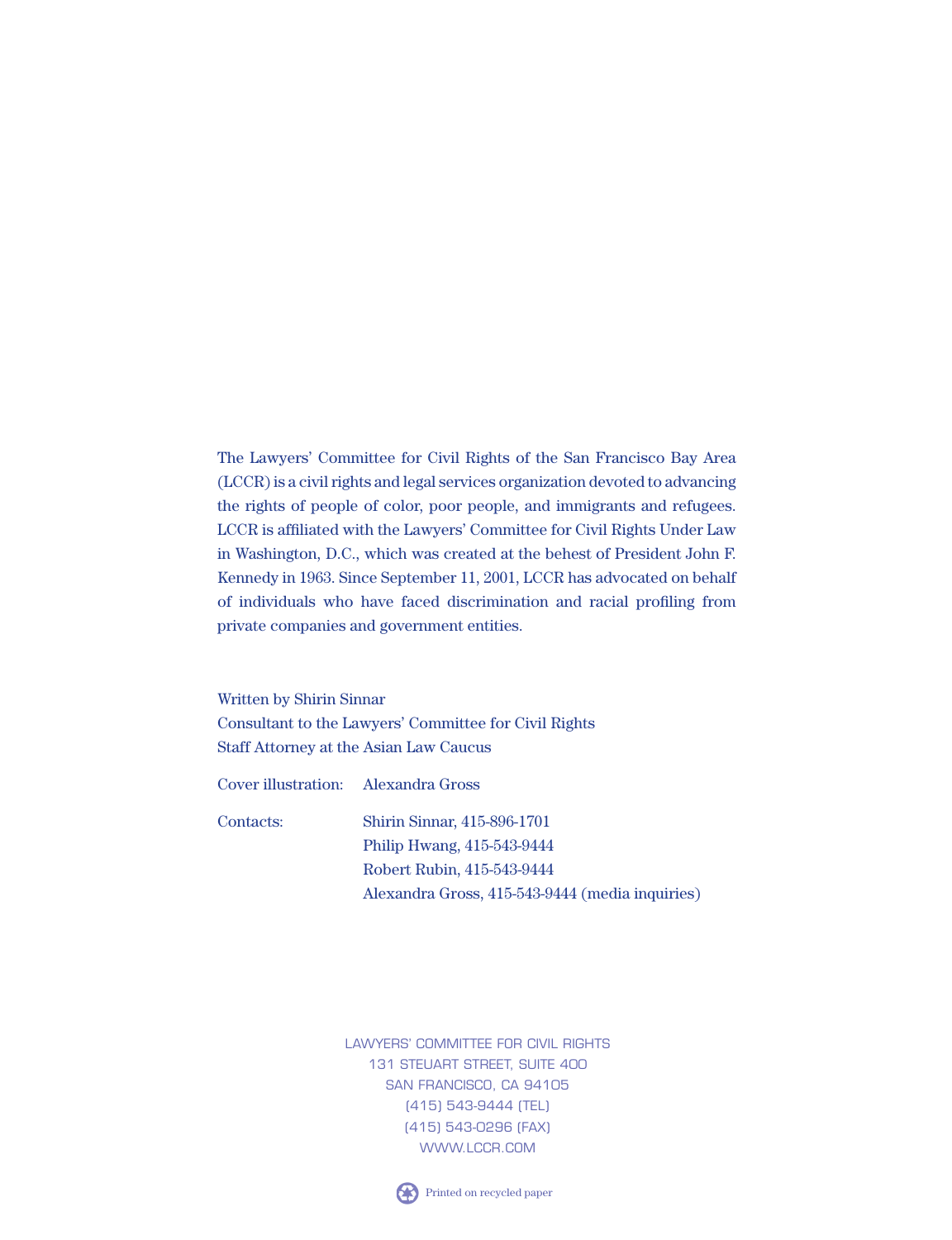# THE OFAC LIST

### How a Treasury Department Terrorist Watchlist Ensnares Everyday Consumers

**MARCH 2007** 



BY SHIRIN SINNAR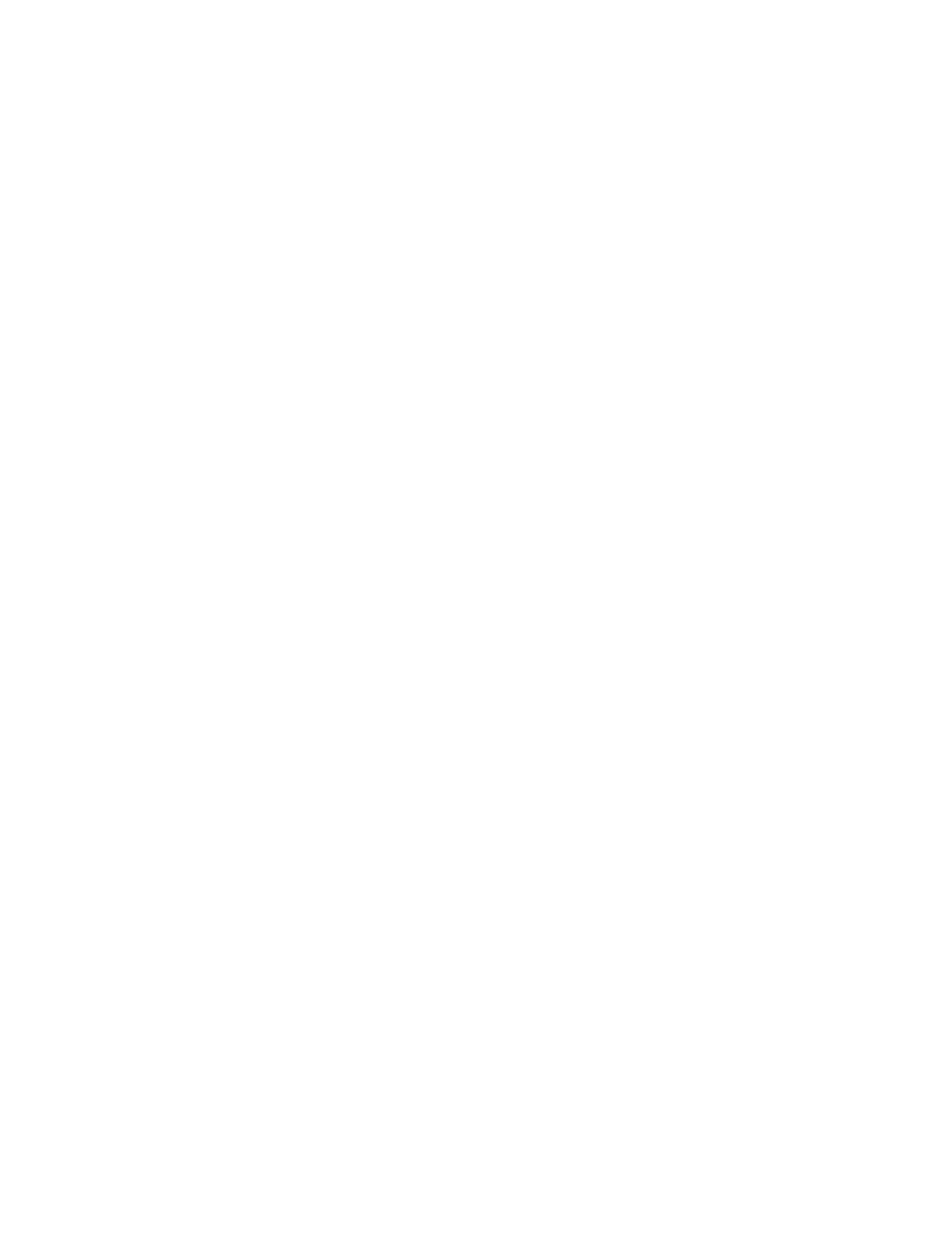# TABLE OF CONTENTS

|                                             | 3  |
|---------------------------------------------|----|
| Stories from Everyday Life                  |    |
| The Law Behind the List                     |    |
| Enlisting Businesses in Watchlist Screening |    |
| Encouraging Discrimination                  |    |
| Lack of Safeguards <b>Example 2</b> 15      |    |
|                                             |    |
|                                             | 17 |
| End Notes                                   | 18 |
| Appendix: First Page of OFAC Watchlist      |    |
|                                             |    |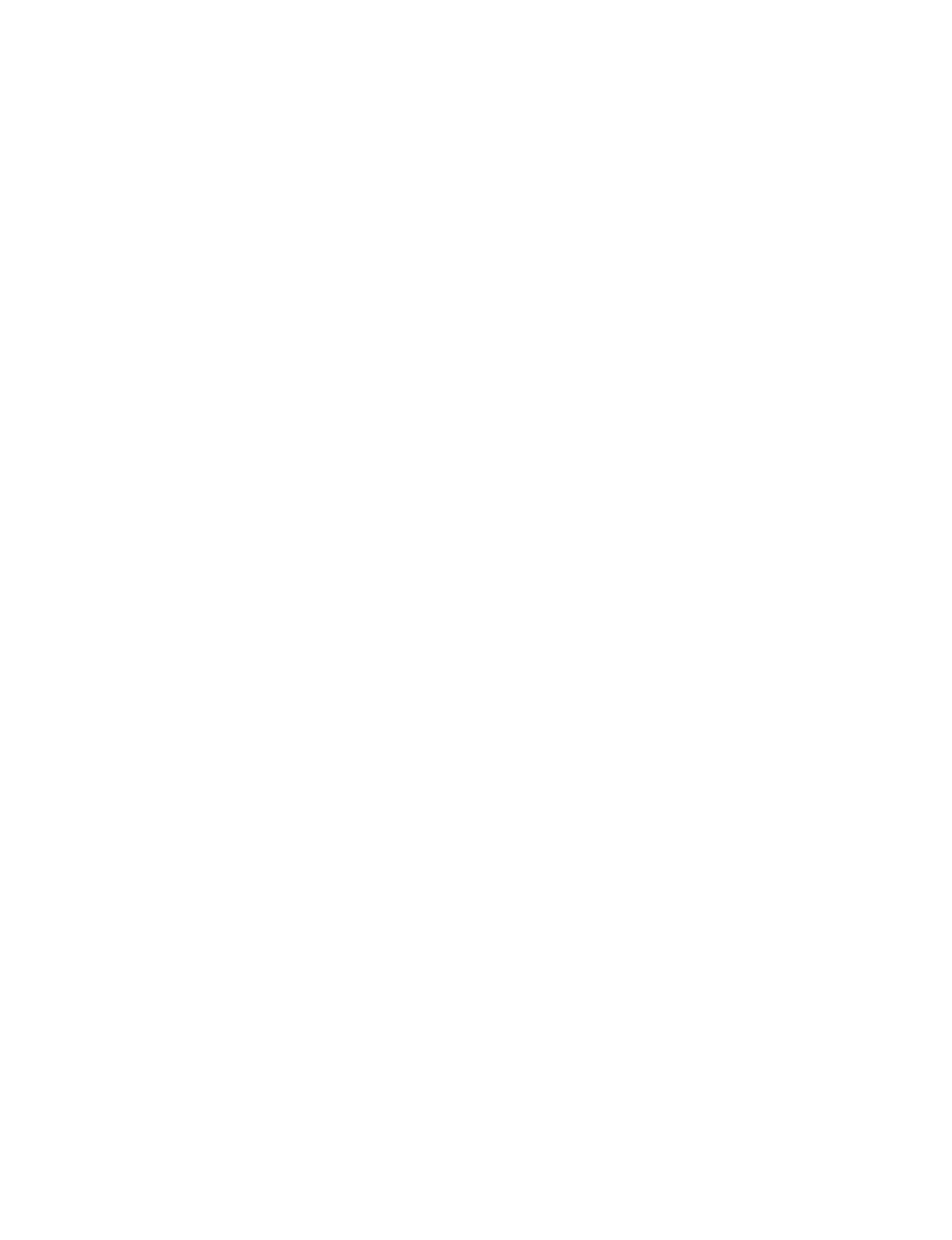An increasing number of private businesses,<br>such as banks, mortgage companies, car<br>dealerships, health insurers, landlords, and such as banks, mortgage companies, car dealerships, health insurers, landlords, and employers, now check the names of customers or applicants against a U.S. Treasury Department terrorist list. The Office of Foreign Assets Control (OFAC) list of suspected terrorists, drug traffickers, and other "specially designated nationals" runs over 250 pages long and includes more than 6,000 names. Many Americans who are not on the list face stigma as well as delayed or denied consumer transactions solely because their names are similar to others who are designated. The government has encouraged a wide range of private businesses to screen against the list, resulting in difficulties for ordinary people even where there is no discernible relationship to national security. Moreover, there are few safeguards – such as training requirements for businesses, complaint mechanisms for individuals, or other avenues for redress – to protect against such arbitrary screening. The government should take immediate measures to curb OFAC screening abuses and prevent the practice from becoming an even greater menace to civil rights.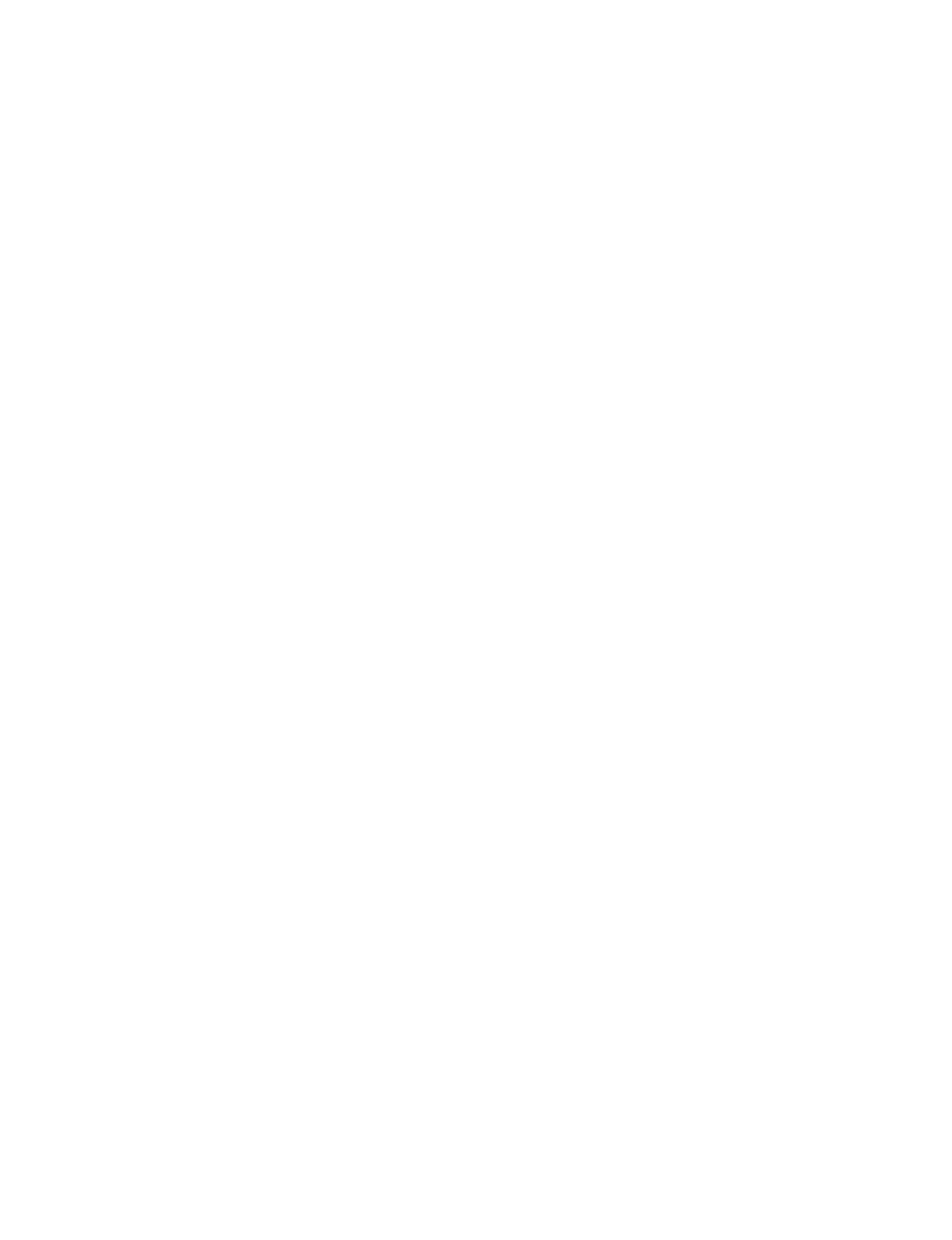### i n t r o d u c t i o n

*Even a shared first or middle name, including some of the most common names in the world, can lead to consumer transactions being denied or delayed.*

Tom and Nanci Kubbany were<br>looking forward to buying the<br>first home together in the city looking forward to buying their first home together in the city of Arcata on California's redwood coast. They had paid off old debts and were optimistic they could soon move to a new place for themselves and their three children. But when the local mortgage broker stopped returning their phone calls, they decided to investigate. That is when they discovered something shocking: the credit report in their loan file contained an alert stating that "Hassan," Tom's middle name, was an alias for Saddam Hussein's son, who was on a government watchlist of suspected terrorists.

Nothing else in Tom's background matched any of the information provided on his credit report for "Ali Saddam Hussein Al-Tikriti": Tom was born in Michigan, had never been to Iraq, and was thirty years older than the son of Saddam. Nevertheless, his credit report linked him to one of the most notorious regimes in the world. The Kubbanys were emotionally devastated by the association

with the terrorist list and distraught that their dream of home ownership seemed to be slipping away.1

In recent years, a growing number of Americans have endured stigma and lost opportunities in ordinary consumer settings because their names are mistakenly flagged as being on a terrorist list. This list of suspected terrorists, narcotics traffickers, and other "specially designated nationals" is maintained by the U.S. Treasury Department's Office of Foreign Assets Control (OFAC), and now includes over 6,000 names. Financial institutions, credit bureaus, charities, car dealerships, health insurers, landlords, and employers are now checking names against the list before they open an account, close a sale, rent an apartment, or offer a job.

Few people in the United States are actually on the list. But because many names on the OFAC list are common Muslim or Latino names – such as "Mohammed Ali" or "Carlos Sanchez" – people in this country with similar names are increasingly getting snagged. Even a shared first or

middle name, including some of the most common names in the world, can lead to consumer transactions being denied or delayed. Moreover, at a time when Muslims, Arabs, and immigrants in the United States are already subject to prejudice and suspicion, it is hardly surprising that individuals from these vulnerable communities encounter problems from OFAC list misidentification.

Consumers discover the watchlist when they are told that they cannot make a purchase, open an account, or do business because their name appears on a terrorist list. The revelation is shocking and upsetting for the individuals involved, who usually have no idea what the list means or how they can clear their names.2 It is also stigmatizing: customers may be told about the apparent name match in the presence of other customers, business associates, or others who react with suspicion or hostility.

Customers whose names trigger a potential match to the list are required to supply additional identifying documents, such as a driver's license, passport, or even copies of utility bills, to distinguish themselves from the persons on the list. Some names on the OFAC list include a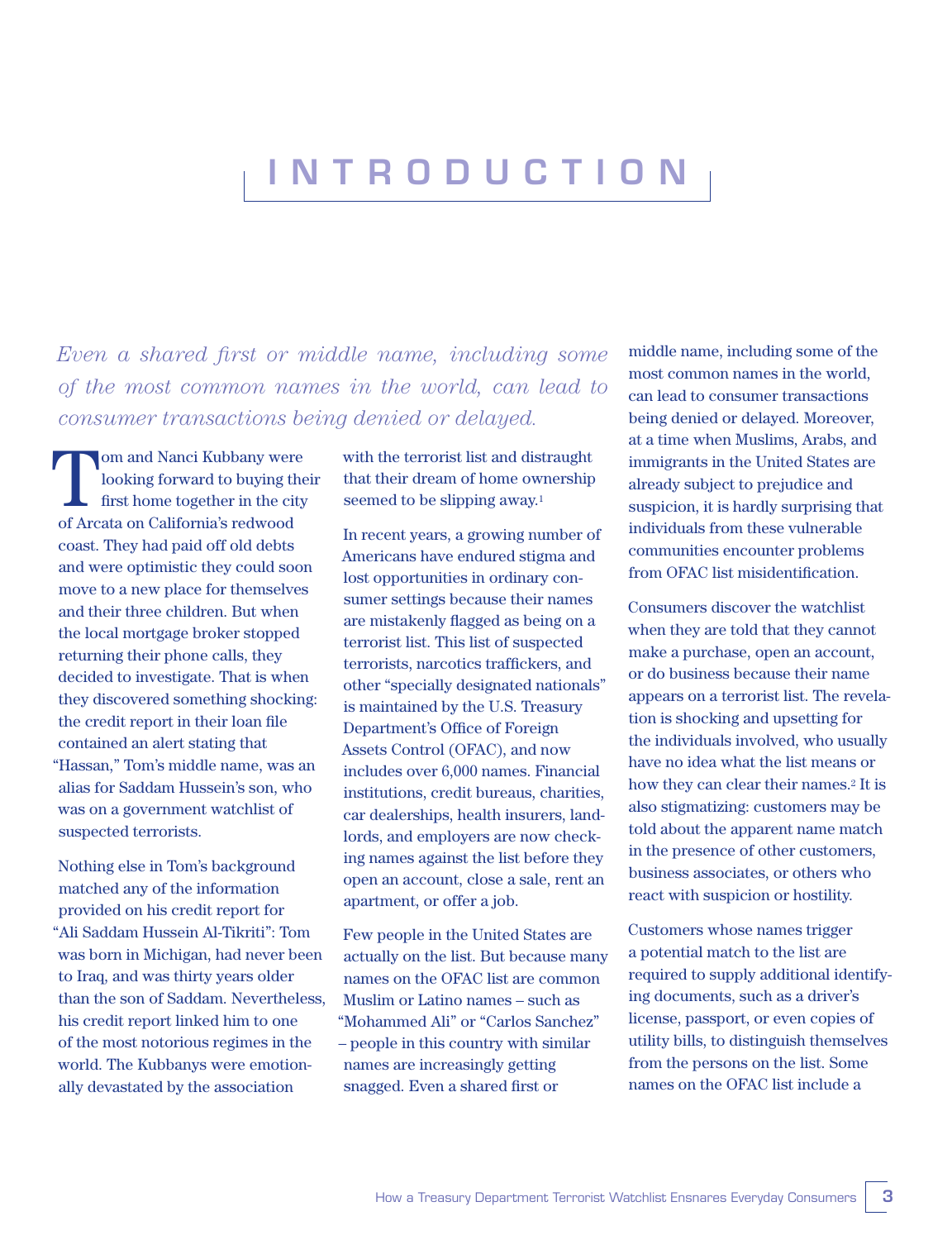date of birth, birthplace, nationality, or other identifying information for the listed person, enabling companies to distinguish their customer by comparing the information. Others on the list are identified only by their names, and the only way for companies to "clear" a customer with a similar name is by calling the Treasury Department to verify that the customer is not on the list. In either case, the process often takes several days and makes even routine purchases an ordeal.

Worse still, some businesses may be denying opportunities altogether to individuals whose names appear to match the OFAC list. As the practice of watchlist-screening spreads across the economy, there is an increasing risk that some employers, landlords, or salespeople may simply be cutting short transactions or discontinuing relationships rather than make the effort to determine that an individual is not actually on the list. In such a case, a person denied an opportunity – perhaps a job, apartment, or a business contract – might never come to know the true reason for the loss.

Despite the frequency of "false positive" matches to the list, there is no procedure to permanently distinguish oneself from the person on the list. While individuals who are actually on the list can contest their designation, no procedure for redress exists for those who are repeatedly but mistakenly linked to the list. Therefore, the same individual may find herself repeatedly stopped at banks, car dealerships, mortgage companies, and other venues, forced to prove on each occasion that she is not a terrorist.

#### **is your name on the list?**

The OFAC list appears to include few Americans. But because computerized programs used by businesses to screen individuals may flag even partial name matches, you could still be identified as a potential terrorist, based on a common first, middle, or last name. Consider these political leaders, celebrities, and prominent figures who share part of their name with a person on the OFAC list:

- **Example Barack Hussein** Obama
- <sup>n</sup> Nancy **Patricia** D'Alesandro Pelosi
- Alberto **Gonzales**
- **F** Jennifer **Lopez**
- Paula **Abdul**
- $\blacksquare$  **Muhammad Ali**
- <sup>n</sup>George **Lucas**
- Cameron **Diaz**
- Charlie **Gibson**

You can check whether your name appears on the list by going to the website www.treasury.gov/ofac and selecting the link for the "Specially Designated Nationals" list. Once you access the list, you can search for your full name or part of your name by using the "Search" or "Find" feature.

Since OFAC alerts may appear on credit reports, you should also obtain a free copy of your credit report from each of the three national credit reporting agencies. See www.annualcreditreport.com for more information. Even if you do not see any OFAC information on your credit report, you should still be aware that an OFAC alert may appear on copies of your credit report that are sent to businesses. Despite the fact that the Fair Credit Reporting Act gives consumers the right to see all the information in their credit files, at least one major credit reporting agency reportedly includes OFAC alerts only on credit reports that are sent to businesses from which you have applied for credit, and not on copies that you request yourself.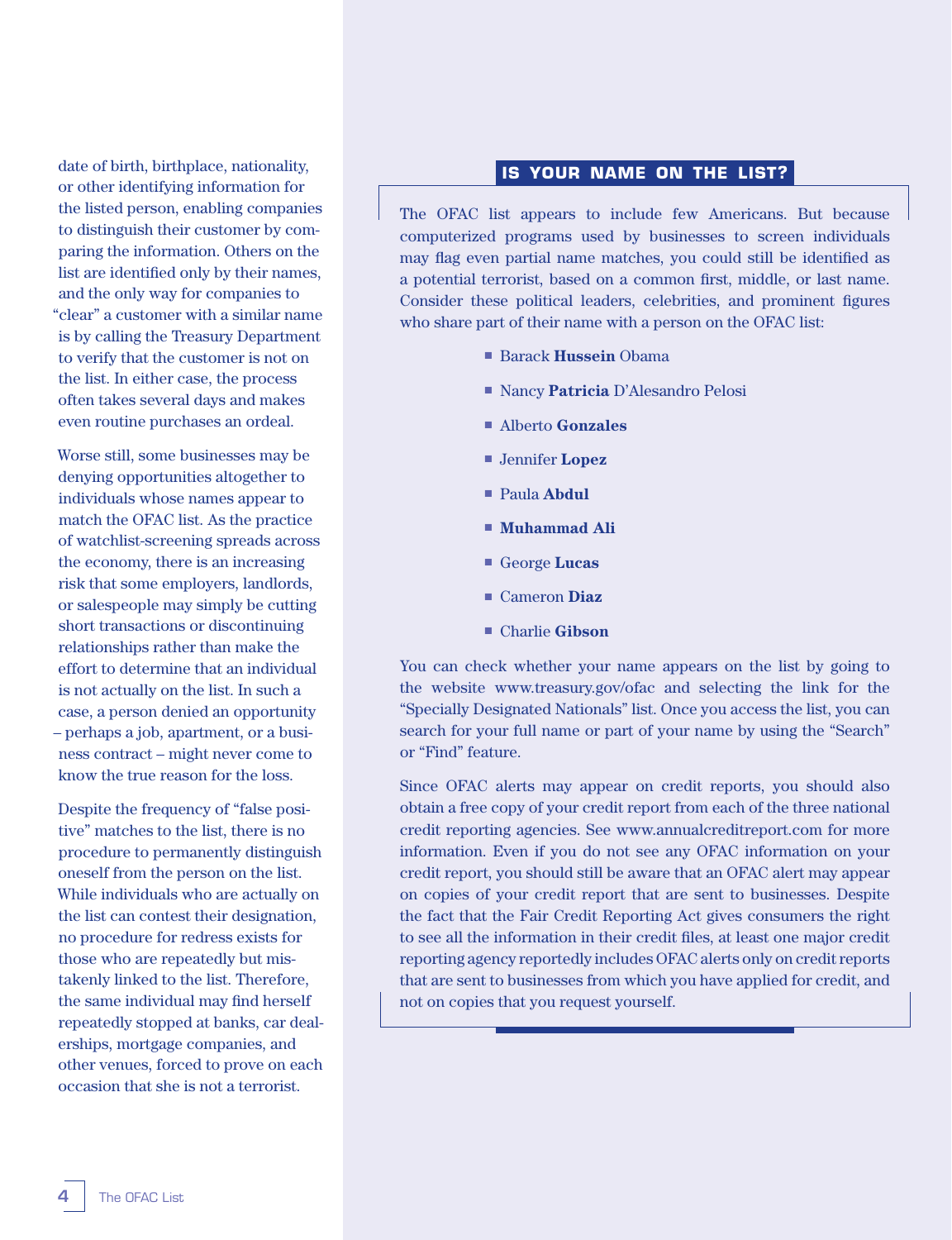### STORIES FROM e v e r y d a y l i f e

I t is impossible to know just how many ordinary Americans have endured stigma, delay, or lost opportunities because of mistaken name matches to the OFAC list. The Treasury Department does not keep count of complaints received from individuals mistakenly flagged by OFAC screening, nor does it maintain any procedure by which people can file complaints against private companies that improperly refuse to do business with them.3 Nevertheless, the following examples describe how more and more businesses are screening names against the OFAC list – and how Americans' ability to make purchases and conduct business is compromised as a result.

#### finding a home:

Like the Kubbanys, more families are finding their dream of buying a home jeopardized by the OFAC list. Before extending financing, mortgage companies now check applicants directly against the OFAC list or review OFAC information from loan applicants' credit reports. Similarly, title companies screen homebuyers against the OFAC list before closing a sale. Families may be denied loans when they are wrongfully identified as potential terrorists.

Even individuals or families seeking to rent, rather than buy, a home may find themselves screened against the list. Many apartment associations and attorneys advise landlords to screen potential tenants before signing a lease or require tenants to sign a statement in the rental application confirming that they are not on the OFAC list.4 Services used by landlords to examine the credit reports, bankruptcy and eviction records, and criminal histories of potential tenants now include a terrorist screening feature.<sup>5</sup> Examples of people caught up in this process include the following:

*A couple in Phoenix, Arizona appeared for their closing appointment with a title company to sign the paperwork for their first home. They were stunned to hear that the sale could not be closed because the husband's first and last name (both common Latino names) matched an entry on the terrorist list. The OFAC list did not include additional information, such as a date of birth or place of birth, which could be used to distinguish the two individuals. The title company refused to complete the home sale, but did not know how to resolve the name match and asked the homebuy-*

*ers themselves for guidance. The couple contacted numerous federal and state officials and agencies for help, but received no answers. Only after LCCR and a local attorney became involved were they able to persuade the title company that the husband was not the same person on the OFAC list. (Source: LCCR files)*

#### applying for a job:

Some employers are screening job applicants and existing employees against the OFAC list, often through commercially available services that perform employee background checks. More and more employers across the country are relying on background screening services to investigate job applicants. These screening services traditionally focused on criminal records, credit histories, drug tests, and other such records, and were frequently blamed for making mistakes that deprived qualified individuals of job opportunities. Now, the inclusion of an OFAC name check has only increased the prospect of lost jobs.

*A California company that facilitates the auctioning of salvage vehicles required all employees to submit to an extensive background*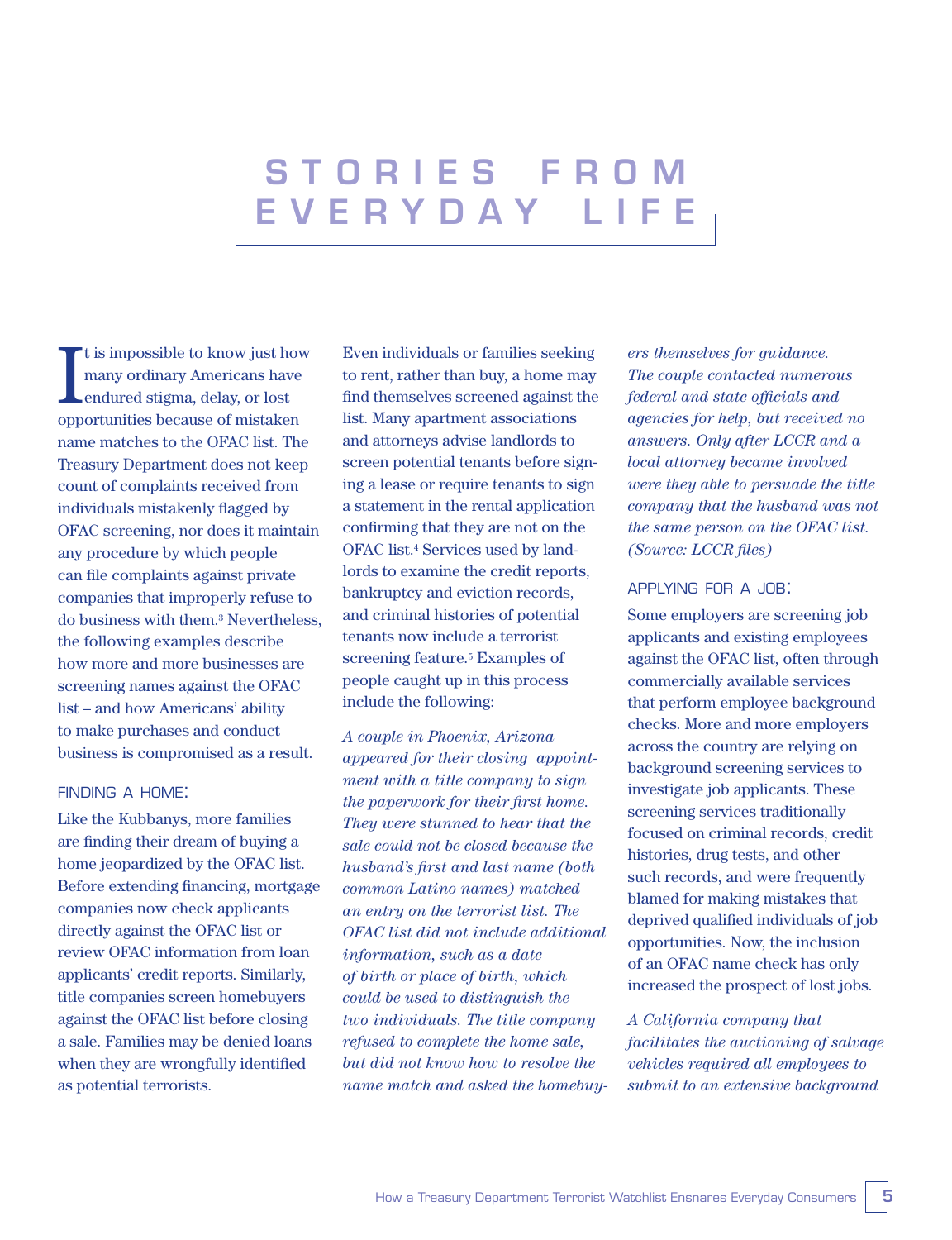*check, including an OFAC name check. Employees were told they could be terminated if they refused consent. The OFAC name check was to be performed by Sterling Testing Systems, a company that bills itself as a preeminent provider of employment screening services with over 6,000 clients. (Source: LCCR files)*

*Saad Ali Muhammad, an African American resident of Chicago, Illinois, sought to buy a used car from a local Chevrolet dealership. When the salesperson ran his TransUnion credit report, he observed at the very beginning a reference to an "OFAC search," followed by the names of terrorists, including Osama bin* 

*Employees of the private companies that performed the OFAC screening appeared to have very little understanding of what the list represented or how they should resolve potential name matches.*

#### getting health insurance:

Health insurers are checking the records of millions of Americans against the OFAC list. In 2003, Aetna acknowledged that it had combed through the records of the 13 million people it covers.6 Blue Cross Blue Shield of Michigan searched records of its employees, patients, and health care providers, and vaunted its screening efforts in a company newsletter article entitled, "Blues Do Part for National Homeland Security." The company found no actual matches, only 6,000 "false positives."7

#### buying <sup>a</sup> car:

Car dealerships are now checking customer names against the OFAC list, either directly or through reviewing OFAC information that appears on credit reports.8 Trade associations such as the National Association of Independent Automobile Dealers and industry lawyers advise dealerships to screen customers against the list before making a sale.9

*Laden. The only apparent connection between the customer and the individuals on the list was the name "Muhammad," one of the most common names in the world; the entries from the OFAC list included the name "Muhammad" as middle names. The credit report did not explain what OFAC was, why the information was included, or what the user of the credit report should do with the information. Muhammad wrote to the credit reporting company and filed a complaint with a state human rights agency, but the alert remains on his credit report. (Source: LCCR files)10*

#### sending money:

Businesses that provide wire transfers or online payments, from large companies like Western Union to small corner stores, are screening customers against the OFAC list.

*A Sacramento-area resident contacted his local Western Union agent to* 

*collect \$50 in funds that was wired to him by a business associate. For three days, he was repeatedly told that the record could not be located. Finally, a Western Union employee informed him that the money was being withheld because he "had a Muslim name." He was required to provide additional information, including a copy of his ID, Social Security number, and place of birth, before the funds were released. In the meantime, his business associate was informed that the transfer could not go through because the California man was on a government watchlist, giving the impression that he was a terrorist. The customer's full name was not on any list, but his first and middle name "Mohammed Ali" apparently led to Western Union's actions. (Source: LCCR files)* 

*Muslim Advocates, a national civil rights advocacy organization, was informed that PayPal, a service that facilitates online payments, had blocked its account because of a potential name match to a government watchlist. The notice from PayPal stated that copies of the account holder's driver's license, a current utility bill, and other documentation verifying date and place of birth would be required to reopen the account. The full name of the organization's treasurer, M. Yusuf Mohamed, in whose name the account had been opened, does not appear on the OFAC list. While its account was blocked, Muslim Advocates was unable to receive donations online. No advance*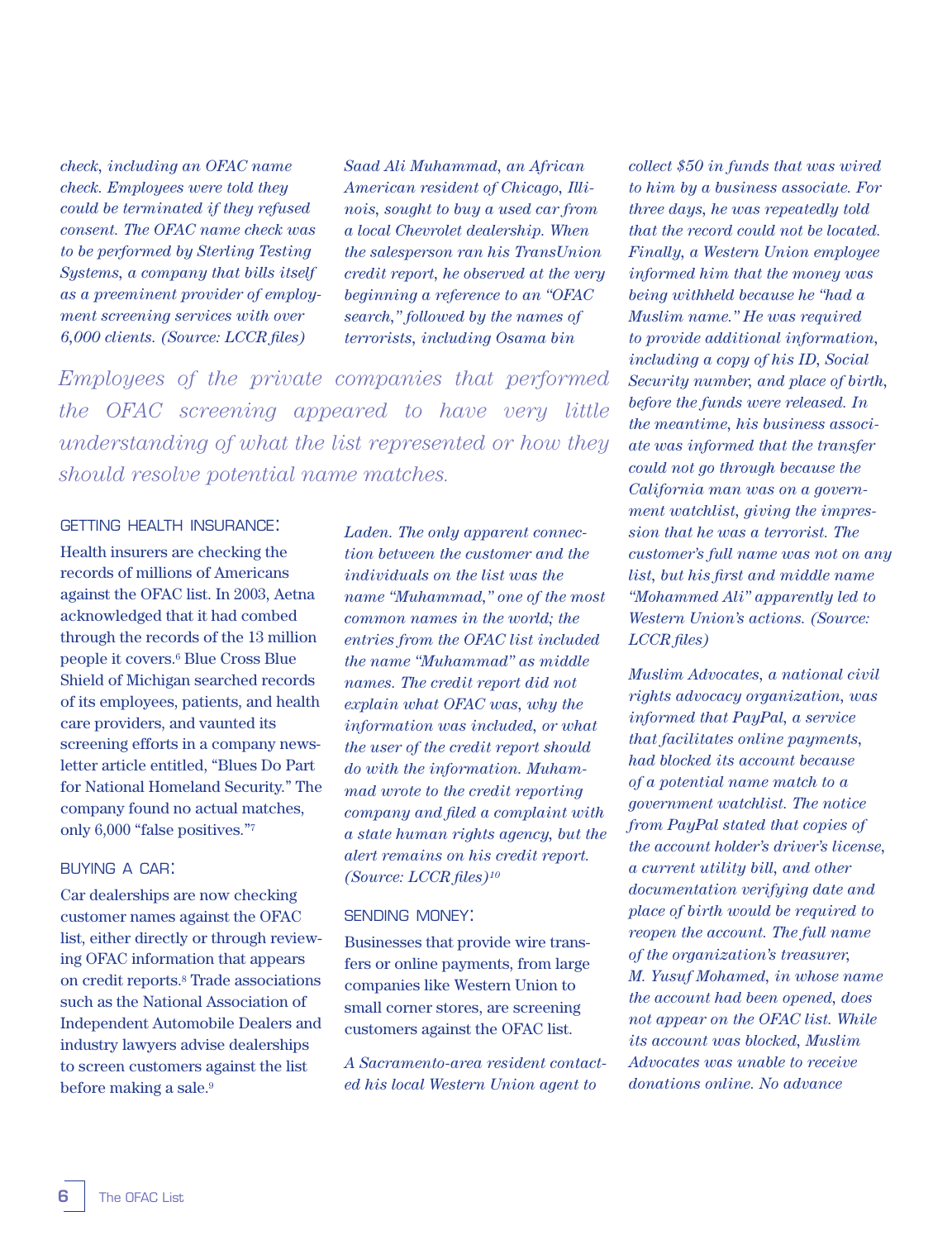*notice had been provided by PayPal, despite the fact that Muslim Advocates had maintained an account with the company for over a year. PayPal unblocked the account only when the treasurer provided the documentation requested. (Source: LCCR files)11*

#### buying exercise equipment:

Even the most mundane of consumer transactions may result in screening against the terrorist list, sometimes where customers make purchases on credit.

*the transaction until they were "cleared." In addition to the delay, they had to endure the stigma of being informed – in the presence of other customers – that the husband's Middle Eastern name was the reason they could not make the purchase. (Source: LCCR files)*.

These stories likely represent only a small fraction of the incidents facing average people in the United States whose only fault is having the "wrong" name. All of these incidents created confusion, anxiety, and stigma for the individuals involved,

*At root these problems stem from the government's creation of a system that conscripts a vast number of private businesses into the "war on terrorism" with few safeguards to protect civil liberties.*

*A couple in Roseville, California attempted to buy a treadmill from a home fitness store on a financing plan. A representative from Wells Fargo, the bank that provided financing to the fitness store's customers, informed the salesperson that because the husband's first name was "Hussein," the couple would have to wait 72 hours while they were investigated. She further explained that the additional scrutiny was required "because of Saddam Hussein." The customer's full name did not match any name on the OFAC list, and his first name is an exceedingly common name among people of Middle Eastern origin or Islamic faith. Nevertheless, the couple could not complete* 

several of whom were publicly humiliated as being possibly linked with terrorism. In each case, employees of the private companies that performed the OFAC screening appeared to have very little understanding of what the list represented or how they should resolve potential name matches. Moreover, many of these incidents stemmed from the match of only a portion of the customer's name, despite the fact that those names were common Muslim or Middle Eastern names.

In many of these incidents, private companies bear responsibility for their use of improper and overbroad screening practices. At root, however, these problems stem from the

government's creation of a system that conscripts a vast number of private businesses into the "war on terrorism" with few safeguards to protect civil liberties. Although the need to curtail terrorist financing is beyond question, the sweeping scope of the government's OFAC program and the absence of procedural protections needlessly subjects innocent people to humiliation, delay, and denied opportunities.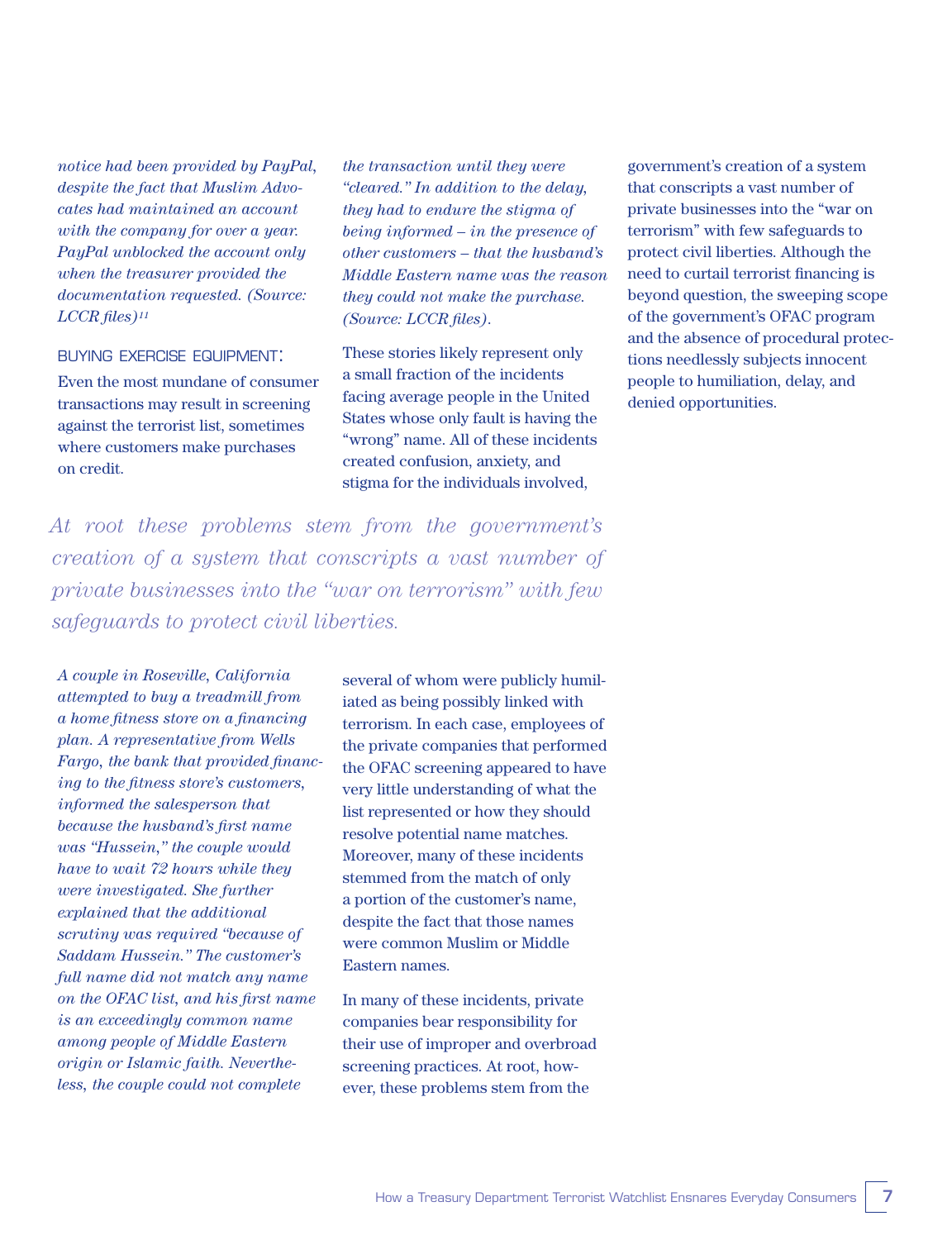#### **the "no-buy" list vs. the "no-fly" lists**

The OFAC list is separate from the "no-fly" lists that have led to the questioning, search, and detention of innocent airline passengers. Under government orders, commercial airlines have been screening passengers against two lists maintained by the Transportation Security Administration: one list that prohibits individuals from flying altogether, and another list that subjects passengers to additional searches prior to boarding.12 Unlike the OFAC list, the names on the no-fly lists are secret.

Despite some differences between the watchlists, the OFAC list and the no-fly lists share a fundamental flaw: both unnecessarily expose innocent people to stigma, delays, and other hurdles simply because their names are similar to names on the list. Faced with thousands of complaints from Americans misidentified as being on the no-fly lists, the Transportation Security Administration created a process by which passengers who have experienced repeated problems can submit personal information and identifying documents to the government, and in return get added to a "cleared list" to expedite screening.13 Still, many people who have used that procedure continue to face difficulties at the airport, and the problems with the no-fly lists are far from resolved.14

In the case of the OFAC list, the government is even further behind: it has yet to create any redress mechanism for individuals who are mistakenly flagged – or even to acknowledge that the problem exists. Meanwhile, the OFAC list threatens to become an even wider problem than the no-fly lists: while the no-fly lists are screened at the airport by a limited number of private companies (commercial airlines), the OFAC list is potentially checked by hundreds of thousands of private businesses across many sectors of the economy, with no standards for training or for compliance with civil rights.15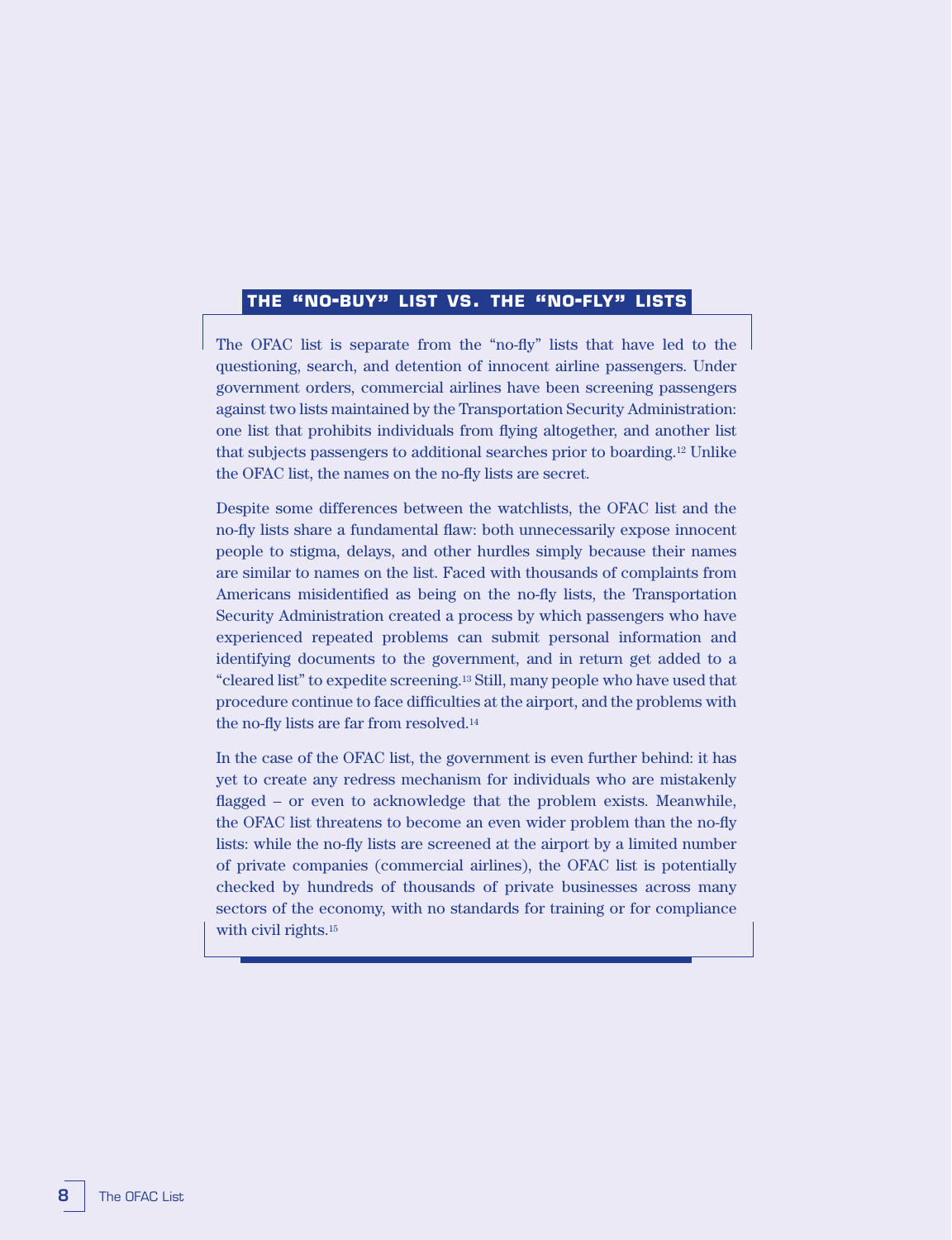There is no single law that<br>provides for the creation<br>of the OFAC list. Rather, t provides for the creation or use of the OFAC list. Rather, the list is based upon a range of national security and foreign policy laws, and the names of individuals and entities designated under each of these laws are combined into one comprehensive list. The list pre-dated September 11, 2001, but the terrorist attacks led to the adoption of new counterterrorism laws, a sharp rise in designations, and more aggressive enforcement of the law by the Treasury Department and other federal agencies. Most names on the list are designated by the U.S. government as being linked to terrorism, narcotics trafficking, foreign governments subject to U.S. sanctions, or the proliferation of weapons of mass destruction. While the specific requirements of the laws giving rise to these designations vary, in general, no one in the United States may do business with anyone on the list.

According to a count by the Lawyers' Committee for Civil Rights, as of August 15, 2006, the OFAC list included approximately 6,420 names associated with designated individuals and entities. The number of distinct individuals and entities on the list is significantly lower, but the inclusion of aliases and alternate spellings accounts for the 6,420 names. Of these, the largest numbers of names are associated with "specially designated global terrorists" (2,134); "specially designated narcotics traffickers" (1,615); "foreign terrorist organizations" (391); "specially designated narcotics trafficker kingpins" (700); U.S. sanctions against Cuba (549); sanctions against the former Iraqi régime (383); and "specially designated terrorists" identified as threatening to disrupt the Middle East peace process  $(211).^{16}$ Smaller numbers of OFAC entries are associated with the Balkans, Belarus, Burma, Cote d'Ivoire, Iran, the proliferation of weapons of mass destruction, Liberia, North Korea, Sudan, Syria, and Zimbabwe.

The largest category of names – "specially designated global terrorists" – stems from an executive order issued by President George W. Bush soon after the September 11 attacks. Executive Order 13224 noted the expansive financial reach of foreign terrorists and declared a national emergency to deal with the terrorist threat.17 The order froze the assets of, and forbade transactions with, persons determined to have committed, threatened to commit, or supported terrorism, or to be "other-

wise associated" with such persons. The president directly designated 27 individuals and groups, including Al Qaida and Osama bin Laden, but delegated authority to the Secretary of State and the Secretary of the Treasury to add additional names. Since the Executive Order, several hundred additional people and organizations have been deemed "specially designated global terrorists" and added to the OFAC list.<sup>18</sup>

In addition to freezing assets of suspected terrorists and their supporters, the Executive Order forbade anyone in the United States from engaging in "any transaction or dealing" with designated persons. Thus, the law covered not just financial institutions or other businesses particularly susceptible to terrorist financing, but extended responsibility to all U.S. citizens, permanent residents, entities organized under U.S. law, and anyone present in the United States.19 In addition, the order made no exception for minimal transactions, so even a sale worth pennies could be penalized under the law. Furthermore, regulations issued by the Treasury Department in 2003 made clear that while "willful" violations of the law could result in criminal penalties, even transactions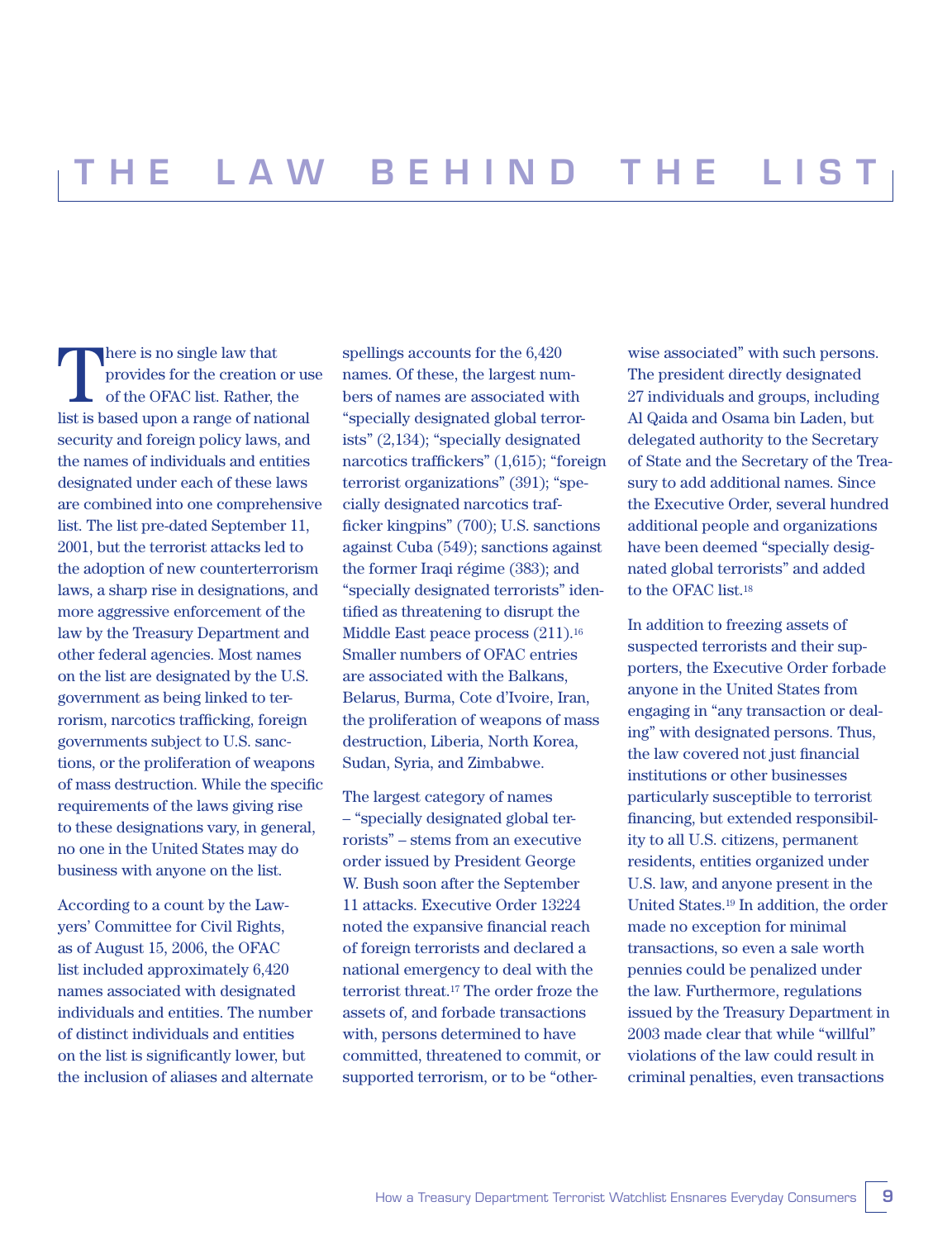without any "willful" intent to violate the law could trigger civil penalties.20 Therefore, by its terms, the Executive Order extended liability to hair stylists, flower peddlers, hot dog vendors, or any Jane Doe who unwittingly sold a product or provided a service to a designated person.

The broad scope of Executive Order 13224 has already led courts to invalidate some of its provisions. In late 2006, a district court struck down the president's "unfettered discretion" to designate individuals and groups under the order, noting that the Executive Order provided no standards for the president's direct designations and no process for challenging these designations.21

and also noted the weak evidentiary foundation for some designations made under the Executive Order.24

Although Executive Order 13224 played a particularly significant role in the expansion of the OFAC list, the federal government also used earlier counterterrorism laws to freeze assets and add new names to the list after 9/11. The OFAC list now includes 391 names associated with "foreign terrorist organizations," which are groups designated under the 1996 Antiterrorism and Effective Death Penalty Act. That law made it a crime for any U.S. person to provide "material support and resources" to such organizations.<sup>25</sup> The same law

*By its terms, the Executive Order extended liability to hair stylists, flower peddlers, hot dog vendors, or any Jane Doe who unwittingly sold a product or provided a service to a designated person.*

The same court invalidated the ban on being "otherwise associated with" a specially designated global terrorist as "vague" and "overbroad."22 The Executive Order has also been criticized for designating persons, including U.S. citizens, without due process. As noted in an extensive 9/11 Commission staff report on terrorist financing, administrative designations can be based on classified evidence withheld from the targeted person and are subject to only limited judicial review.23 The 9/11 Commission staff report expressed particular concern about the use of administrative blocking orders against U.S. citizens

criminalized financial transactions with the governments of countries listed as supporters of international terrorism.26 These governments, and their agents, are included in the OFAC list, and currently include Cuba, Iran, Libya, North Korea, Sudan, and Syria.27

The OFAC list also includes 211 names of people identified as "specially designated terrorists" under two executive orders issued by President Bill Clinton. These orders, issued in 1995 and 1998, banned transactions with terrorists who committed or supported acts of

violence that threatened to disrupt the Middle East peace process.28 The executive orders named 16 individuals and entities, including Hamas, Hezbollah, and Osama bin Laden, and delegated authority to the Secretary of State and the Secretary of the Treasury to add additional persons.

Beyond the terrorism sanctions, U.S. sanctions against drug traffickers and sanctioned countries, especially Cuba, supply the legal framework for the inclusion of hundreds of names on the OFAC list. A presidential executive order in 1995 blocked the property of, and forbade transactions with, individuals and groups involved in Colombian narcotics trafficking.29 The Foreign Narcotics Kingpin Designation Act, passed in 1999, expanded sanctions against other significant foreign drug traffickers and added hundreds of names to the OFAC list.30 In addition, a broad trade embargo against Cuba has existed for more than forty years, prohibiting the exchange of most goods and services with Cuba and with Cuban nationals.31 The OFAC list includes the names of many Cuban nationals and Cuban companies, including pages of Cuban websites that appear to promote Cuban tourism and culture; an OFAC brochure warns that this is only a partial list.32 Although sanctions against narcotics traffickers and Cuba existed long before September 11, the federal government's post-9/11 focus on curtailing terrorist financing increased attention to OFAC sanctions across the board.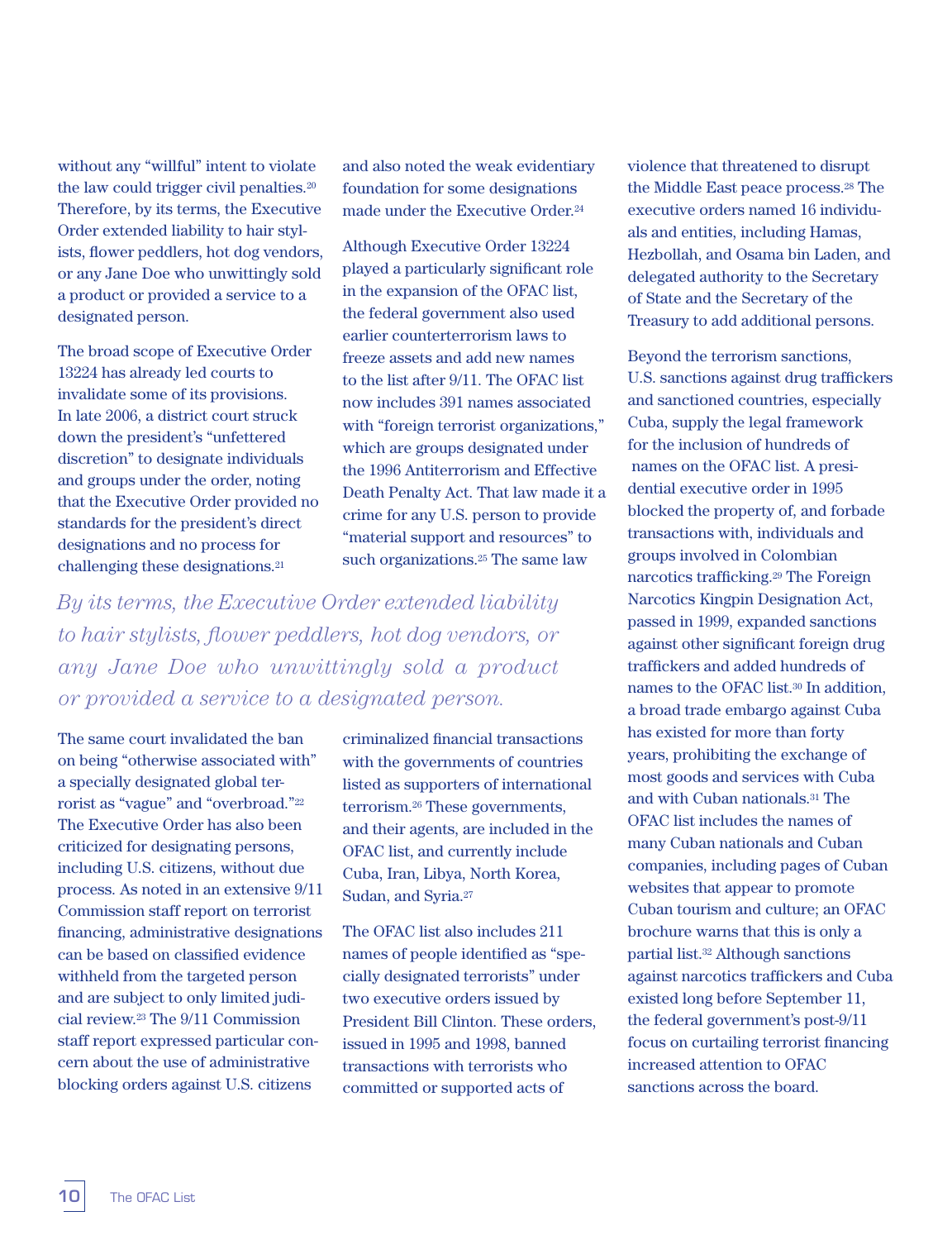### e n l i s t i n g b u s i n e s s e s IN WATCHLIST SCREENING

The steep penalties for businesses that engage in transactions with designated persons, coupled with the government's failure to limit watchlist screening to particular industries or high-risk transactions, has led to the expansion of OFAC screening in many circumstances with little nexus to terrorist financing. As a result, ordinary Americans endure increasing difficulties in consumer transactions, and growing threats to their civil liberties and civil rights, even where there is little benefit to national security.

Businesses have a powerful incentive to screen customers against the OFAC list: under the law, businesses face hefty fines for engaging in transactions with designated persons or sanctioned countries. For example, corporate criminal penalties for violations of the Foreign Narcotics Kingpin Designation Act range up to \$10 million.33 Violations of the Cuba sanctions can result in \$1 million in corporate fines.34 Transactions with specially designated global terrorists, where proven to be willful, can result in \$500,000 fines for organizations.35 Although criminal sanctions can only be imposed for "willful" violations, even non-"willful" violations can

result in civil penalties, motivating businesses to take measures to prevent even inadvertent violations.

The implementation of OFAC compliance programs can be costly. Financial institutions have already borne millions of dollars in expenses from designing compliance programs, purchasing screening software, and instructing staff on watchlist screening procedures. First Data Corporation, the parent company of Western Union, has more than 150 employees working specifically on compliance measures, while hundreds of thousands of Western Union agents screen wire transfers on location.36 Major banks spend millions of dollars annually on checking the OFAC list and following other post-9/11 regulations.37 For smaller businesses, such as mini-marts that offer check cashing services, the burdens of implementation are even more formidable.38 The purchase of screening software alone can cost businesses thousands of dollars.

The Treasury Department appears to scrutinize financial institutions particularly strictly. The agency specifically advises certain types of financial institutions, such as banks, insurance companies, securities

firms, and money service businesses (companies offering wire transfers, check-cashing, money orders, and similar services), to check transactions against the OFAC list and warns these industries about penalties for non-compliance.39 Federal regulators routinely examine banks for compliance with the Bank Secrecy Act and other laws, including OFAC requirements.40 Regulators review whether banks have established policies to compare new customer accounts to OFAC lists, to distinguish between valid and false "hits," and to update their OFAC lists.41 According to one recent analysis of 400 Treasury Department penalties disclosed from March 2003 to September 2006, financial institutions accounted for 90 percent of all fines levied by the agency for non-compliance with antiterrorism measures.42

Nevertheless, in contrast to other laws targeting terrorist financing, Executive Order 13224 and other OFAC-administered rules are not applicable only to financial institutions. Rather, every individual and group in the United States is barred from transacting with designated persons, even if they do not know that a person is designated,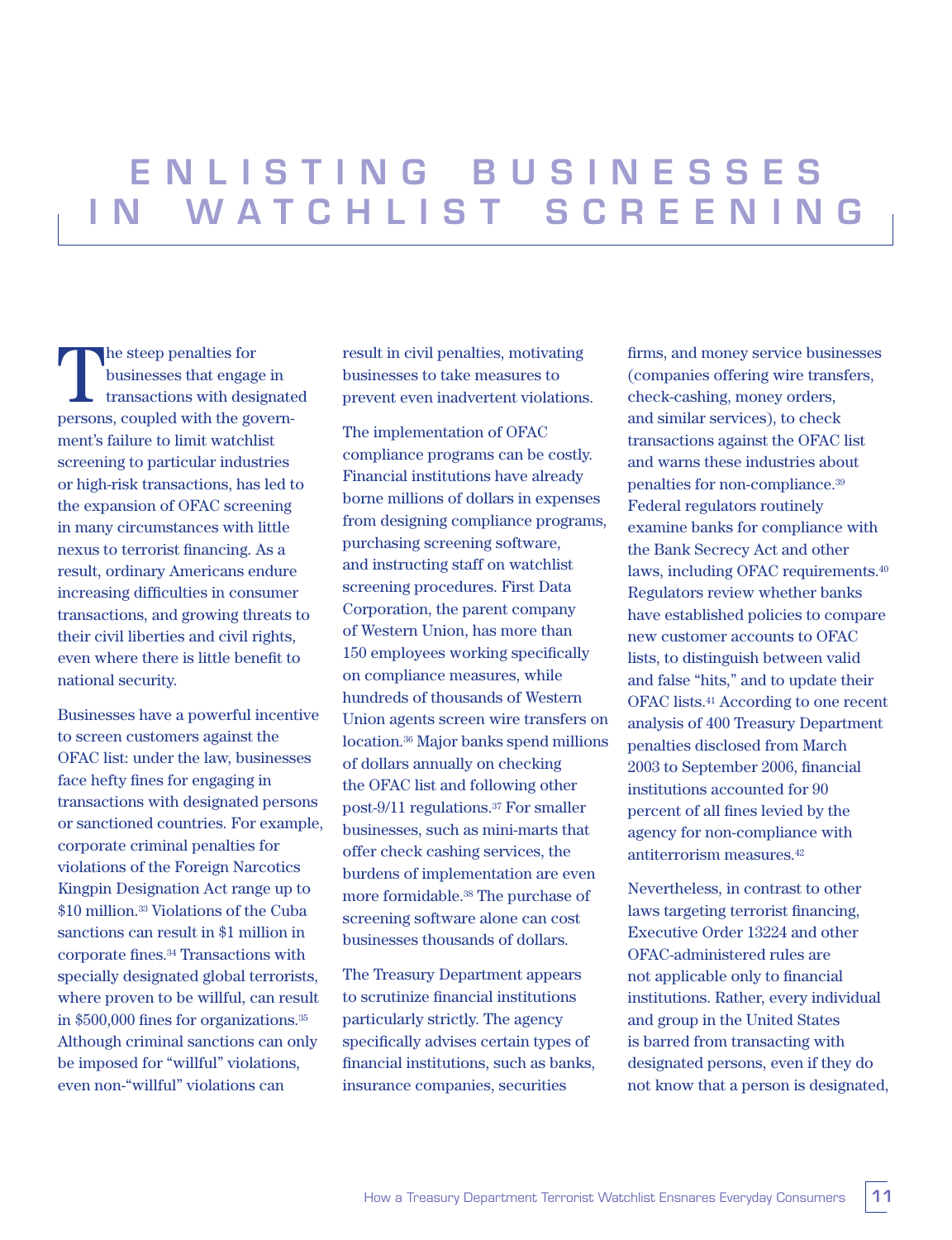and could be liable even for unwitting violations. Theoretically, before a grocer sells a pint of milk, a deli serves a sandwich, or a doctor treats a patient, they should all be checking the OFAC list to make sure they are not assisting a person on the list. Although such a proposition sounds absurd, the sweeping scope of the law and the government's failure to limit OFAC screening to relevant industries or transactions encourages watchlist checking in the most mundane of business encounters.

industry, some transactions – such as financing the purchase of a treadmill through a home fitness store – seem to present little risk of exploitation. Similarly, health insurance policies seem to present an unlikely avenue for terrorist financing. Outside the financial industry, the nexus to national security is frequently even more tenuous. For instance, no one has suggested that terrorist supporters have sought to raise funds for terrorist activities through applying

*The government's indiscriminate OFAC policies end up drafting large swathes of American society into domestic surveillance.*

The Treasury Department has not released formal regulations mandating that certain industries screen customers against the list or exempting others from enforcement. Although it has published brochures for certain industries recommending OFAC compliance measures, primarily within the financial sector, it has not issued any specific guidance for most other sectors of the economy. Nevertheless, the agency makes no promise that industries not specifically warned about OFAC responsibilities will be immune from penalties for violations.

As a result, businesses are adopting OFAC screening across industries and transactions where the risks of exploitation by terrorist financiers, narcotics traffickers, or other sanctioned parties may be incredibly remote. Even within the financial

for jobs or renting apartments. Nevertheless, it appears that some Treasury Department officials have gone so far as to encourage employers to check the OFAC list during their hiring process.43

Executive Order 13224 was presented by the White House as a means of disrupting the financial infrastructure of terrorism. According to press statements issued by the administration, the President's intent was to "punish those financial institutions at home and abroad that continue to provide resources and/or services to terrorist organizations."44 By locating and freezing terrorist assets within the United States and pressuring foreign banks to do the same, the Executive Order was "part of a broader strategy…for suppressing terrorist financing."45 The stated purpose was never

to conscript all Americans into searching for terrorists in every sphere of economic life. Yet today, the government's indiscriminate OFAC policies end up drafting large swathes of American society into domestic surveillance.

This failure to limit watchlist screening to appropriate circumstances in which it is necessary for national security has its costs. Businesses large and small assume financial burdens from having to design compliance programs, purchase screening software, and instruct staff on screening procedures. Meanwhile, the more businesses that screen customers, the greater the threat to customers: more individuals face stigma, delay, and lost opportunities, not least because the delegation of national security functions to private citizens fosters profiling and discrimination.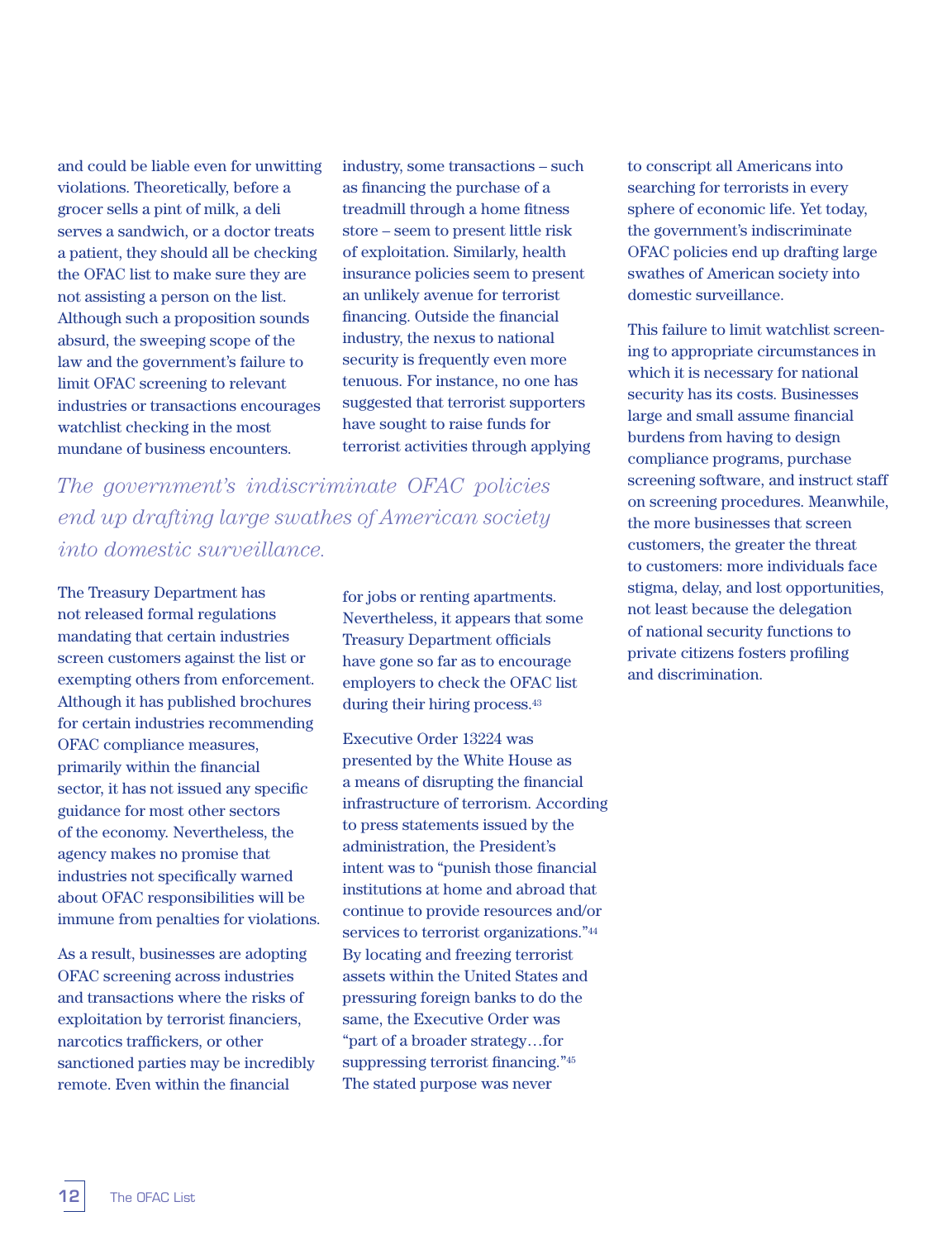### e n c o u r a g i n g d i s c r i m i n a t i o n

The proliferation of watchlist screening not only subjects innocent consumers to stigma and delays in transacting business; it also increases the likelihood that some individuals will be denied opportunities altogether because businesses do not distinguish false positives from actual OFAC matches. Some companies may simply refuse to do business with a person whose name is similar to a name on the OFAC list, without actually resolving the apparent name match or even informing the person why their business was refused. Such a refusal might be based on any number of reasons: a lack of understanding of procedures for distinguishing false matches, laziness in dealing with what seems to be a complicated bureaucratic procedure, fear of government penalties, misdirected patriotism, or simple prejudice against people from certain ethnic or religious backgrounds.

The extension of OFAC screening to employment and housing is particularly worrisome because of the historic prevalence of race and national origin discrimination in these areas and because of the ease by which decisions based on the list can be masked as something else.

For example, a failure to hire an individual or offer an available apartment based on a false name match can be easily covered by the classic pretext: "someone else was more qualified" or "the apartment was already taken." In that case, the person affected would have no notice of the real reason for the decision, and no opportunity to contest the denial.

The likelihood of discrimination against people whose names seem similar to a name on the OFAC list is magnified because most names on the list are, or appear to be, Muslim, Middle Eastern, or Latino. These communities are already vulnerable

employment and other contexts. For instance, a 2003 "testing" study by the Discrimination Research Center found that temporary employment agencies throughout California responded least often to resumes they received with identifiable Arab-American or South Asian names ("Mohammed Ahmed" or "Abdul-Aziz Mansour"), despite the fact that these resumes showed equal qualifications as resumes with other names.46

Even a salesperson who knows that most names triggered by the OFAC list are false matches may, because of underlying stereotypes, view with suspicion any Muslim, Middle Eastern, or Latino customers flagged

*A failure to hire an individual or offer an available apartment based on a false name match can be easily covered by the classic pretext: "someone else was more qualified" or "the apartment was already taken."*

to discrimination in the post-9/11 period because some Americans associate them with terrorism or violence in the Middle East, and because of rising anti-immigrant sentiment. Recent studies have confirmed that "Muslim-sounding" names trigger discrimination in

by watchlist screening. While she may presume that a white person whose name matches the OFAC list is a mistaken match, she may not give the same benefit of the doubt to the olive-skinned Arab man with an accent. In today's climate, it is not difficult to imagine a nervous land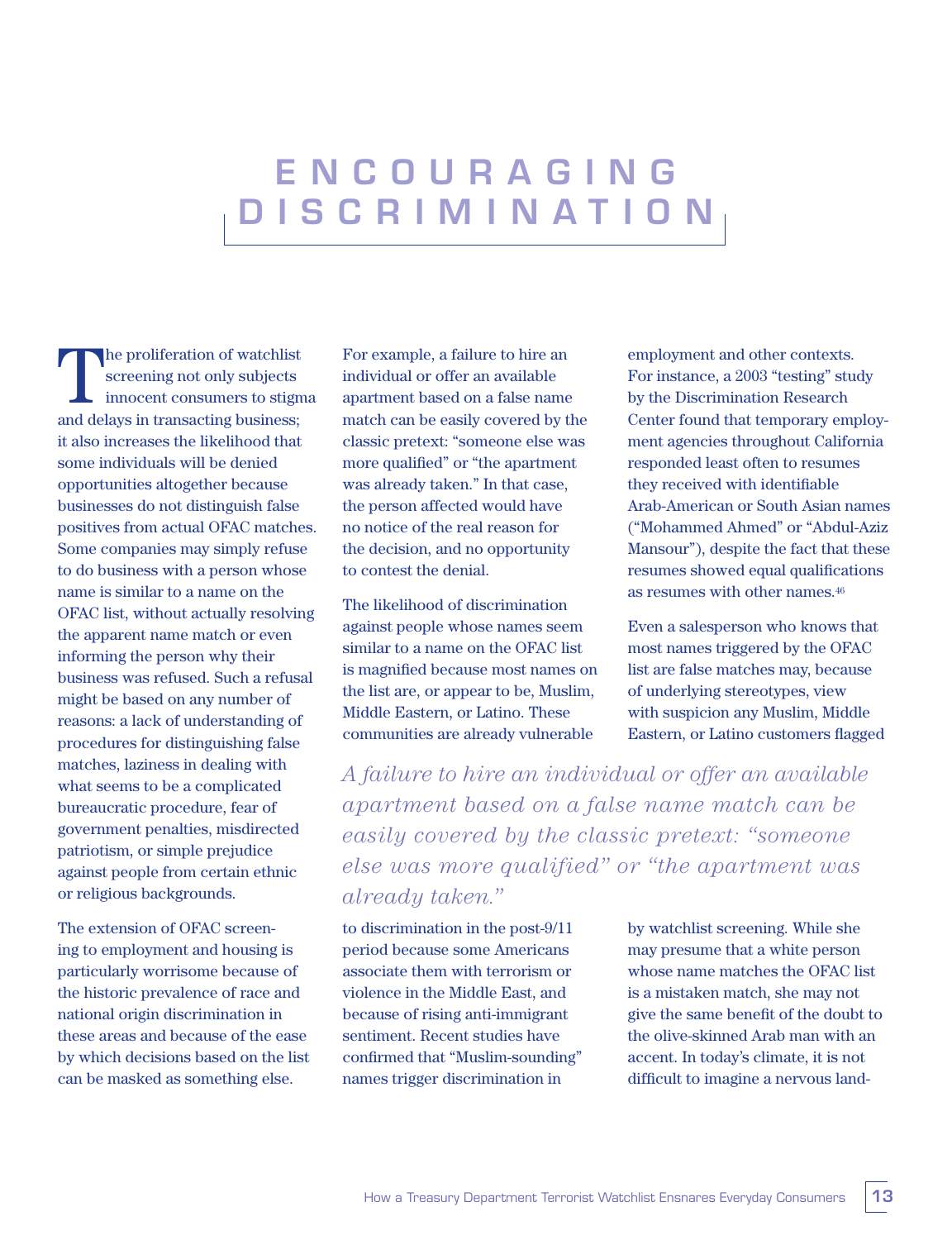lord concluding that she will "take no risks" in renting to a Middle Eastern man whose name appears to be on a terrorist list, without bothering to distinguish him from the person actually on the list.

The delegation of national security functions to private citizens has, in other contexts, already spurred racial profiling. After September 11, dozens of passengers were arbitrarily removed from flights by airline crews based on their perceived Arab, Muslim, Middle Eastern, or South Asian background, leading the Department of Transportation to order major airlines to conduct annual civil rights trainings for their employees.47 Truck drivers participating in a "Highway Watch" program to spot security threats on the nation's highways told a reporter – after being trained – that they looked out for "Islamics" on the road based on their turbans, accents, and lack of cleanliness. Banks and credit card companies have closed accounts of Middle Eastern and South Asian customers, without providing an explanation, for reasons that may have been discriminatory.49 Now, the proliferation of OFAC screening makes individuals of Muslim, Middle Eastern, and Latino background even more vulnerable to discrimination in employment, housing, retail establishments, and other public accommodations.

#### **marketing terrorist screening**

Private companies have taken advantage of widespread confusion among businesses surrounding post-9/11 private sector requirements by aggressively marketing new products designed to screen consumers against government watchlists, particularly the OFAC list. Appealing to both profit and patriotism, vendors market these often costly screening products as a way to protect the country, one's reputation, and one's business from fraud. The companies advertise specialized watchlist screening products for a variety of users, including financial institutions, title companies, landlords, employers, non-profits, and car businesses.<sup>50</sup>

Companies that specialize in amassing personal data on Americans readily moved into the watchlist screening business after September 11. The data giant ChoicePoint produces one popular program, "Bridger Insight," which searches more than 24 separate watch lists.<sup>51</sup> TransUnion, one of the top three U.S. credit reporting agencies, promotes an "OFAC Advisor" feature that screens credit applicants against the OFAC list and prints the results on credit reports. The company touts this product as offering "the most comprehensive international list of known terrorists and criminals" and minimizing "false positives" through "unique" matching technology.52 Consumers, however, have discovered the names of Osama bin Laden and Saddam Hussein's son on their TransUnion credit reports, merely because their names were "Muhammad" or "Hassan," some of the most common names in the world.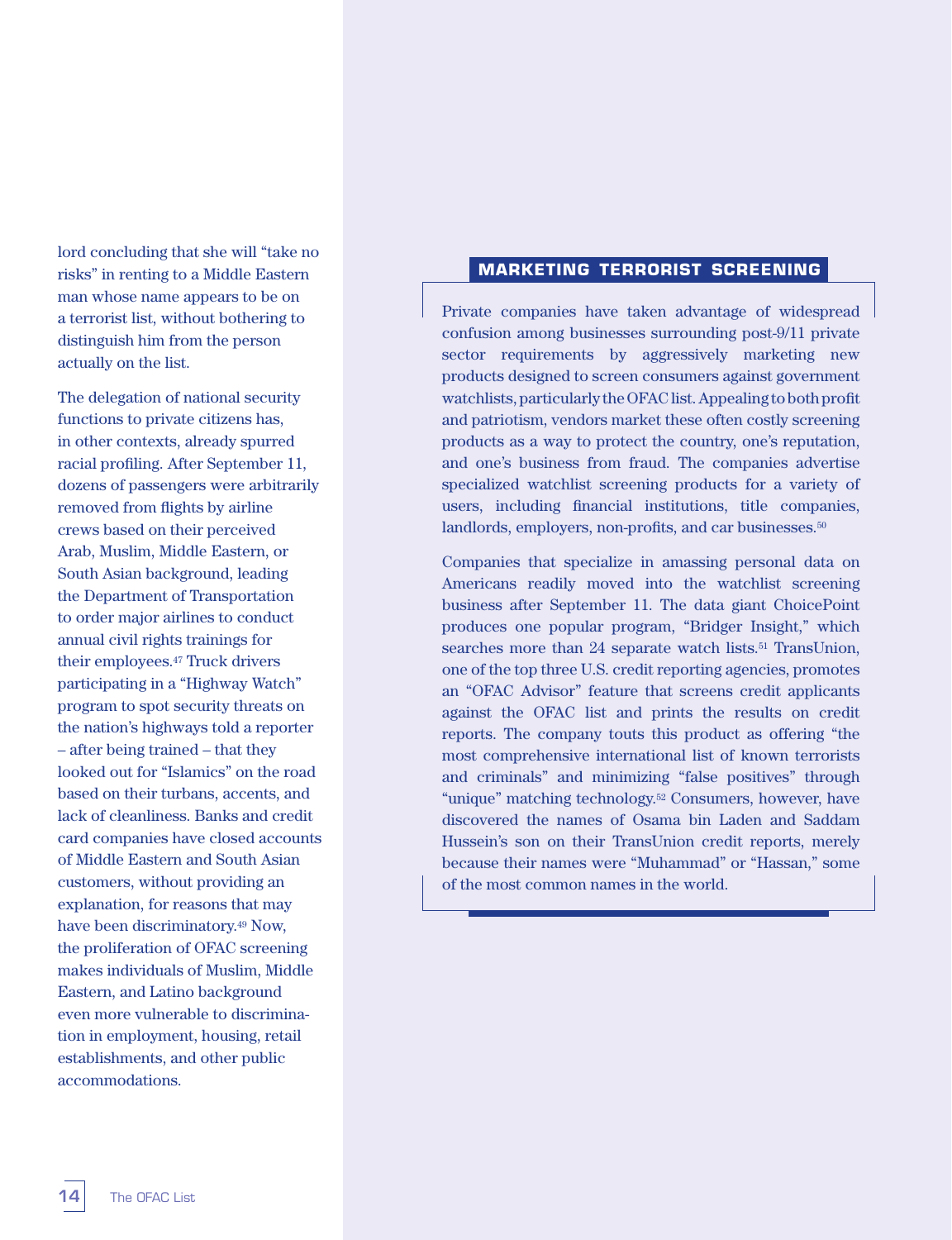### L A C K O F S A F E G U A R D S

The expansive reach of<br>
— applicable to all U.S. many OFAC prohibitions persons and all U.S. transactions, regardless of risk, industry, or willful intent – encourages unrestrained watchlist screening across a vast range of businesses and transactions. Compounding this problem, the Treasury Department has put in place few safeguards to protect the rights of individuals who are mistakenly flagged by OFAC screening.

First, the government has failed to warn companies against obstructing or denying opportunities to individuals with names similar to those of designated persons. Currently, the Treasury Department's advisories to businesses seem remarkably oblivious to any threat to civil rights. They provide no warnings against discrimination based on race, national origin, or "ethnic" names. They set no standards for the period of time in which companies should resolve name matches to prevent excessive delays. They do not require that companies train their employees responsible for OFAC screening to properly distinguish names and to protect their customers' civil rights. This lack of guidance stands in stark contrast to the agency's many stern warnings against carrying out transactions with listed persons. The one-sided message encourages companies to err on the side of overzealous OFAC compliance at the expense of individual rights.

Furthermore, the Treasury Department publishes scant explanation,

and no means of redress, to individuals whose names are mistakenly flagged by OFAC screening. Currently, only one document on the OFAC website addresses consumers, namely a two-page guidance for consumers who discover the names of terrorists printed on their credit reports.53 Apart from that document, there is no information for individuals on what it means for their name to trigger the OFAC list or how they can resolve problems created by the false match. Consumers experience significant anxiety, frustration, confusion, and even panic when they are told that they cannot perform a transaction because they are on a government terrorist list, but find no guidance from the government on resolving the problem. Several individuals listed in this report spent days searching unsuccessfully for anyone in the federal government who could tell them what the potential OFAC match signified.

The Treasury Department has established no mechanism by which to track and address complaints from consumers regarding OFAC screening. Asked about the existence of a complaint mechanism, an OFAC senior compliance officer told LCCR in August 2006 that private companies, not the government, bore responsibility for any problems facing consumers. By contrast, many other federal agencies charged with national security functions have established complaint mechanisms for Americans who believe their civil rights have been violated, whether by

the government or by private companies undertaking a security function. For example, the Department of Homeland Security has created an Office for Civil Rights and Civil Liberties empowered to investigate and address abuses of civil rights and racial profiling by agency officials.54 The Department of Transportation investigates complaints of race and national origin discrimination by airlines, including denials of boarding based on purported security rationales, and imposes civil penalties on airlines for violations.55 As noted earlier, the Transportation Security Administration has established a "traveler identity verification program" for airline passengers who are frequently misidentified as being on the no-fly lists. Although these complaint mechanisms rarely eliminate the underlying problems with government policies, they at least provide a means for the government to review such problems and an opportunity for some individuals to obtain relief.

The Treasury Department's failure to establish any such process leaves Americans experiencing trouble with OFAC screening with no official mechanism for redress. People who are mistakenly flagged by OFAC screening have no means to prevent the same problem from happening again. As OFAC screening continues to spread across industries, Americans may find themselves having to prove they are not terrorists at every business they frequent, with no way of permanently clearing their name.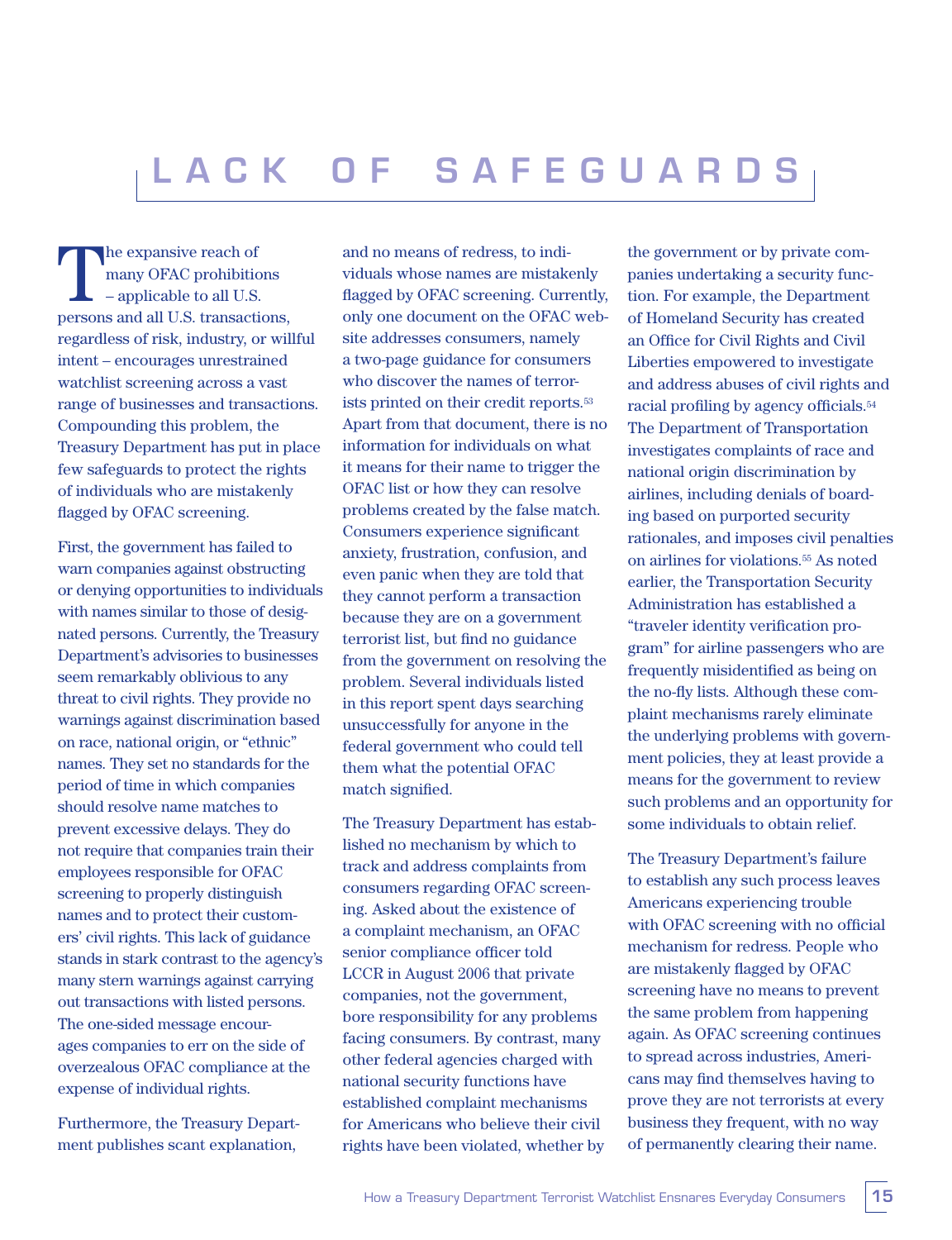### r e c o m m e n d a t i o n s

The federal government has a responsibility to ensure that its counterterrorism policies respect civil liberties and civil rights. In light of the continued spread of OFAC screening, and rising reports of abuses, the government should take the following measures:

- **1** Conduct an independent investigation into the impact of OFAC screening on civil rights and civil liberties and exercise congressional oversight over the program
- **2** Restore due process protections to the designation of individuals and groups under Executive Order 13224 and other laws
- **3** Prohibit OFAC screening across transactions and industries where there is no demonstrated compelling national security need for such screening
- **4** Prevent businesses from improperly denying services based on OFAC screening by issuing clear warnings against unwarranted denials, mandating training of any employees conducting OFAC screening, and penalizing businesses for violations
- **5** Clarify under the Fair Credit Reporting Act the rights of consumers who are erroneously flagged as potential terrorists on their credit reports
- **6** Hold private vendors of OFAC screening software accountable for product errors that victimize consumers
- **7** Provide guidance to consumers on OFAC screening
- **8** Establish a mechanism for individuals to obtain redress from the government and/or private businesses for OFAC abuses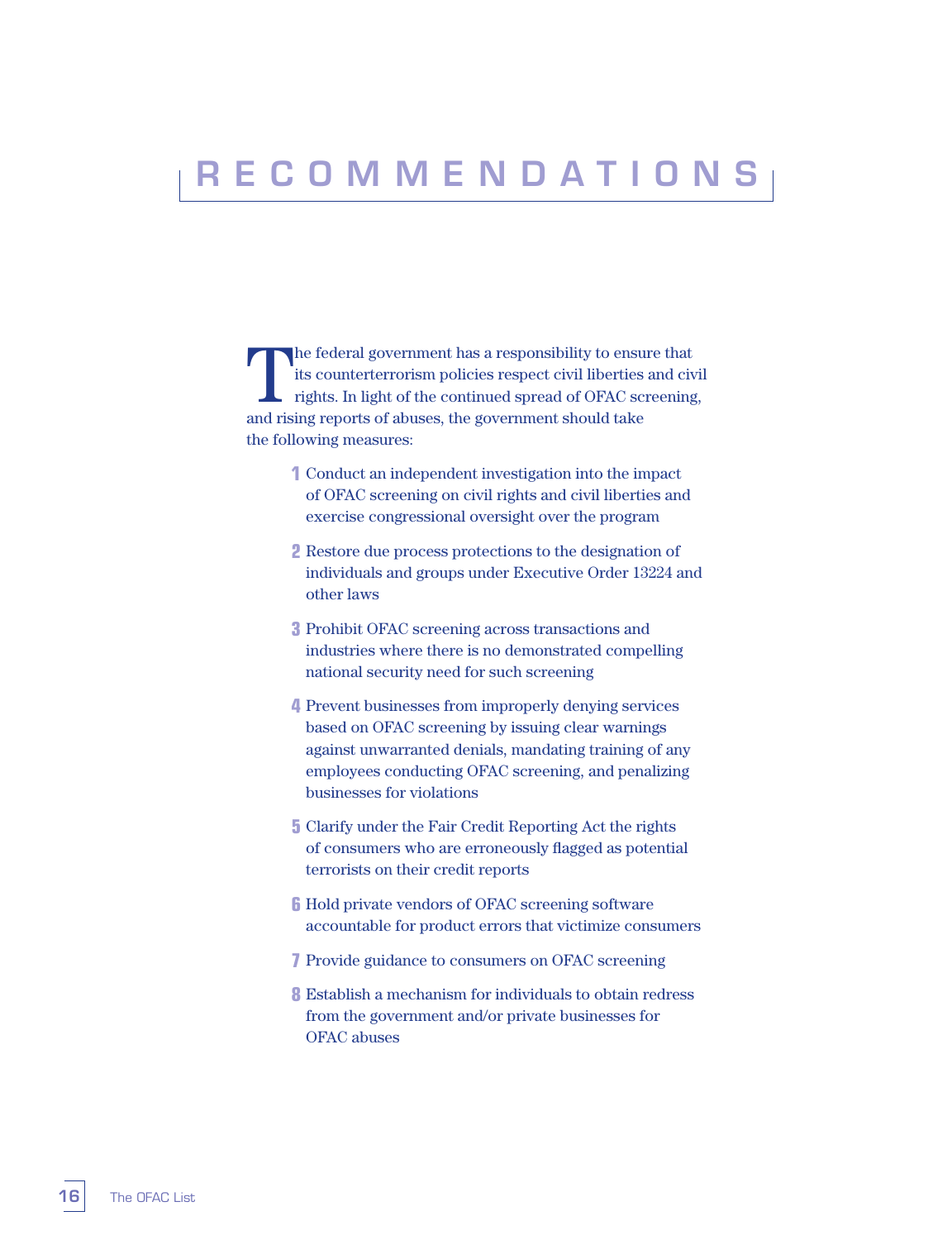### c o n c l u s i o n

In a U.S. Supreme Court case concerning government loyalty<br>lists of the McCarthy era, Justice Black noted, "Our basic<br>law…wisely withheld authority for resort to executive investi-<br>string condemnations and blacklists as a n a U.S. Supreme Court case concerning government loyalty lists of the McCarthy era, Justice Black noted, "Our basic gations, condemnations and blacklists as a substitute for…trial and conviction in accordance with procedural safeguards of the Bill of Rights."56 Despite this notion, terrorist lists compiled by executive agencies, without judicial determinations, are proliferating in post-9/11 America. Using various government lists, airlines screen passengers; federal officials screen truck drivers57; immigration officials screen visa applicants; public universities screen professors<sup>58</sup>; border agents screen returning travelers; local and state police officers screen motorists; and banks, landlords, charities, employers, health insurers, and other businesses screen millions of American consumers. Some of this screening may be legitimate and necessary. But much of it is overbroad and unnecessary, and increasingly denies Americans services, livelihoods, and their good name based on opaque determinations and administrative fiat.

Watchlist screening penalizes not just those who are actually on the lists, but many other people whose only "offense" is to share a name with a listed individual. On that basis, many Americans, particularly those with a Latino, Middle Eastern, or Muslim name, have suffered stigma, delays in service, and lost opportunities due to the OFAC list. The breadth of OFAC-administered laws, which are directed not at particular industries or transactions but that apply across the economy, lead to OFAC screening where there is little risk to national security but ample threat to civil rights. The lack of government safeguards for civil rights exposes ordinary Americans to delayed or denied transactions, and discrimination, without any means of redress. As more companies adopt watchlist screening, the government must intervene to regulate and restrain a practice that threatens to become an even greater menace.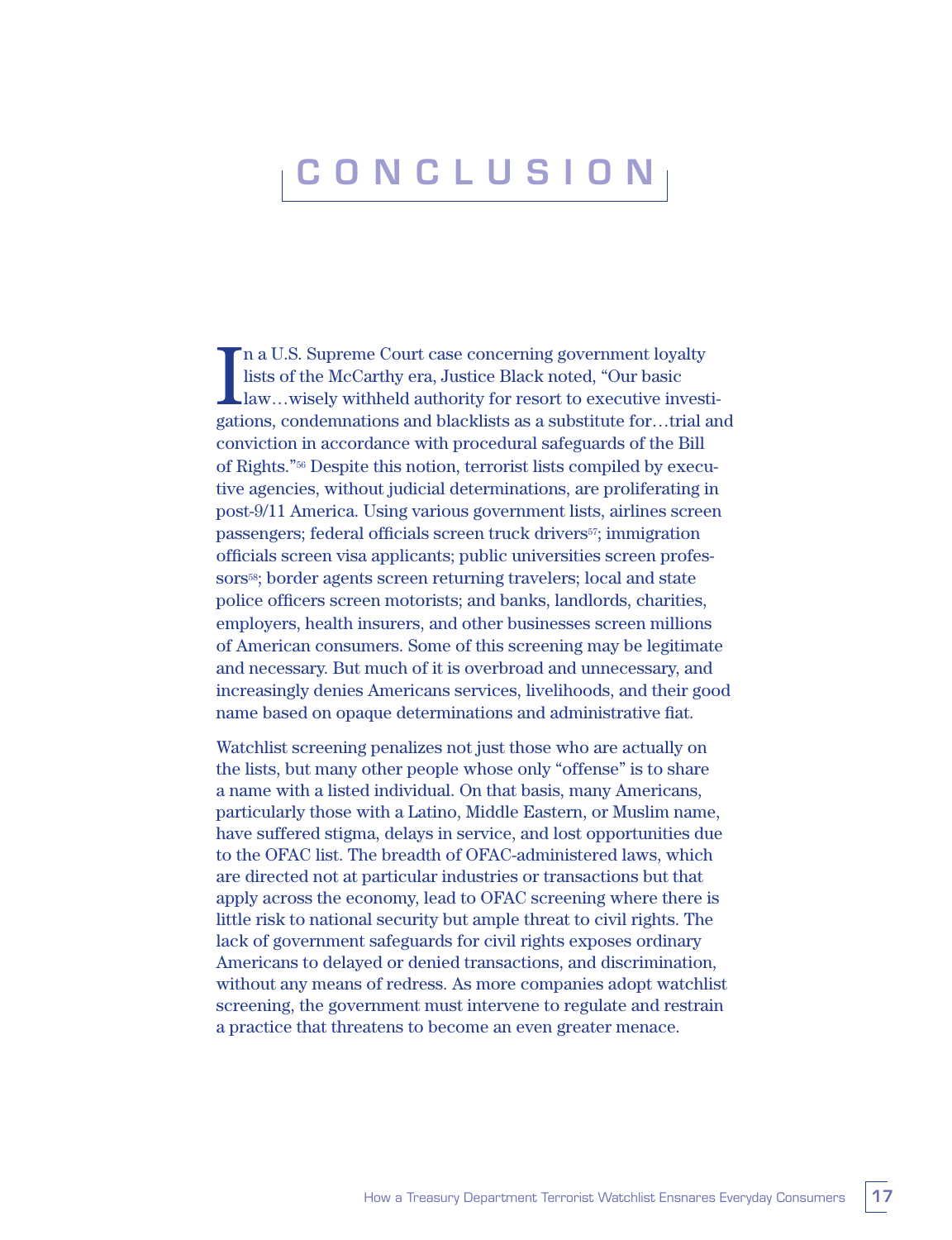## e n d n o t e s

- <sup>1</sup> For more information on this case, see *Feds' Terror Watch List Can Ruin Credit Report* (CBS-5 television broadcast, Oct. 17, 2006), *available at* http://cbs5.com/investigates/local\_story\_291012007. html; Nanette Kelley, *Routine Credit Check Uncovers* "*Son of Saddam Hussein*" *in Arcata*, ARCATA EYE, Sept. 5, 2006.
- $^2\,$  The few U.S. individuals or groups who are actually on the list would presumably learn of their designation prior to attempting an ordinary consumer transaction. New designations are publicly announced and often receive widespread press attention, especially when they involve U.S. persons. The complete OFAC list is available on the Treasury Department's website. (It can be found at www.treasury.gov/ofac under a link for the "Specially Designated Nationals" list). In addition, all assets of a designated person are frozen at financial institutions throughout the United States, putting organizations out of business and forcing individuals to obtain a government license to access their personal bank accounts.
- <sup>3</sup> In August 2005, the Lawyers' Committee for Civil Rights requested from the Treasury Department, under the Freedom of Information Act, any records pertaining to the number of complaints the department received from individuals mistakenly flagged by OFAC screening, the agency's policies and procedures for protecting the civil rights of individuals mistakenly flagged, and other records related to the OFAC list. The Treasury Department still has not furnished the requested records. However, on August 2, 2006, a senior OFAC compliance officer told LCCR that the agency did not separately track complaints from individuals and maintained no complaint mechanism for consumers mistakenly flagged by the watchlist.
- <sup>4</sup> *See*, *e.g.*, Sara Gebhardt, *Three Might Be a Crowd* – *Check the Occupancy Limits*, WASH. POST, Aug. 21, 2004, at T9; see also Nat'l Apartment Ass'n, *Specially Designated Nationals List Deserves Close Attention*, UNITS, Feb. 1, 2006, *available at* 2006 WLNR 3059580 (advising apartment owners to screen applicants); CHICAGOLAND APART-MENT ASSOCIATION, RESIDENT SCREENING: INFORMATION FOR OWNERS AND OPERATORS OF MULTI-FAMILY HOUSING, *available at* http:// www.caapts.org/ (same); *Screening out Terrorists*, LEGAL SURVIVAL NEWSL. (Legal Survivor, Akron, N.Y.) Winter 2006, *available at* www.legalsurvival. com/legal\_newsletters/Winter\_2006.html.
- <sup>5</sup> *See, e.g.*, Dennis Hevesi, *When the Credit Check Is Only the Start*, N.Y. TIMES, Oct. 12, 2003, § 11; Douglas Hanks III, *Credit Risk, Terror Risk*, MIAMI HERALD, July 6, 2003, at 1E.
- <sup>6</sup> Shaun Waterman, *Insurance Firms Scan Client Files For Terrorism Suspects*, WASH. TIMES, Nov. 22, 2003.
- <sup>7</sup> Amy Lee, *Blues, Aetna Help Hunt Terrorists*, DETROIT NEWS, Nov. 16, 2003, at 1A.
- <sup>8</sup> *See, e.g.*, Don Oldenburg, *Hit-and-Miss List*: *If You're in This Directory, Forget Shopping*, WASH. POST, Apr. 9, 2006, at F5; Kelly Hannon, *Identities Are Checked for Major Purchases*, FREDERICKS-BURG.COM, July 16, 2006; Jim Stickford, *Watchlist Still Confuses Many*, USED CAR NEWS, Aug. 7, 2006.
- <sup>9</sup> *See* Stickford, *supra*, and THOMAS HUDSON, CARLAW: A SOUTHERN ATTORNEY DELIVERS HUMOROUS PRACTICAL LEGAL ADVICE ON CAR SALES AND FINANCING (2006).
- <sup>10</sup> LCCR thanks Kamran Memon, a Chicago, Illinois civil rights attorney who represented Muhammad, for supplying this example. See also Muslim Civil Rights Center newsletter, May 2004, at http://www. mcrcnet.org/Reports/2004/052004/civilrights052004. htm (describing an incident in which another Illinois resident, whose last name was "Hussein, was told that he could not buy a car because of the OFAC alert on his credit report).
- <sup>11</sup> *See also* Chris Williams, *PayPal Freezes out British User in 'Terror' List Snafu*, THE REGISTER (United Kingdom), Aug. 18, 2006, *available at* http://www.theregister.co.uk/2006/08/18/paypal\_terror\_ban/.
- <sup>12</sup> *See* GOV'T ACCOUNTABILITY OFFICE, TER-RORIST WATCH LIST SCREENING: EFFORTS TO HELP REDUCE ADVERSE EFFECTS ON THE PUBLIC 1 (2006). These lists contain records drawn from a database operated by the Terrorist Screening Center (TSC), established in 2003 under the aegis of the Federal Bureau of Investigation. The TSC database is also used by U.S. Customs and Border Protection to screen travelers at U.S. ports of entry, by the State Department to screen visa applicants, and by state and local police in the course of routine traffic stops. *Id*. at 7-9, 14.
- <sup>13</sup> *See* TSA Our Traveler Identity Verification Program, www.tsa.gov/travelers/redress/index.shtm (last visited Jan. 8, 2006); GOV'T ACCOUNTABIL-ITY OFFICE, *supra* note 3, at 22.
- <sup>14</sup> *See, e.g.*, GOV'T ACCOUNTABILITY OFFICE, *supra* note 3, at 34, 43; Complaint at 32-34, Green v. Transp. Sec. Admin., 351 F. Supp. 2d 1119 (W.D. Wash. 2005) (No. C04-763Z).
- $^{15}\mathrm{Even}$  with the relatively small number of commercial airlines responsible for checking the no-fly lists, the Transportation Security Administration admits that air carriers are using the lists inconsistently; the agency now plans to take over passenger screening from private airlines. GOV'T ACCOUNT-ABILITY OFFICE, *supra* note 3, at 34-35.
- <sup>16</sup> Again, these figures represent the number of *names* associated with particular categories, rather than the number of distinct individuals or entities in each category. In addition, many entries are designated under two or more categories. For example, a foreign terrorist organization may also be listed as a specially designated terrorist and a specially designated global terrorist.
- <sup>17</sup> Exec. Order No. 13,224, 66 Fed. Reg. 49,079 (Sept. 23, 2001) (listing International Emergency Economic Powers Act, 50 U.S.C. § 1701 et seq., the National Emergencies Act, 50 U.S.C. § 1601 et seq., among other authorities as sources for order); *see also* 31 C.F.R. §§ 595.101-901 (implementing Exec. Order No. 13,224).
- <sup>18</sup> *See Humanitarian Law Project v. U.S. Dep't of Treasury*, 463 F. Supp. 2d 1049, 1069 (C.D. Cal. 2006) (citing statement by Barbara Hammerle, acting director of OFAC, that 375 individuals and entities were deemed specially designated global terrorists).
- <sup>19</sup> Exec. Order No. 13,224 §§ 2, 3(c), 66 Fed. Reg. 49,079 (Sept. 23, 2001); 31 C.F.R. 594.315.
- <sup>20</sup> 31 C.F.R. § 594.701(a) (2006).
- <sup>21</sup> *Humanitarian Law Project v. U.S. Dep't of Treasury*, 463 F. Supp. 2d 1049, 1066-67 (C.D. Cal. 2006). The Court contrasted the broad authority granted to the president in making designations with the greater constraints on the Secretary of the Treasury, and upheld the latter category of designations. *Id*. at 1065-66.
- <sup>22</sup> *Id*. at 1070-71.
- <sup>23</sup> JOHN ROTH, ET. AL., NAT'L COMM'N ON TER-RORIST ATTACKS UPON THE UNITED STATES: MONOGRAPH ON TERRORIST FINANCING: STAFF REPORT TO THE COMMISSION (2004) at 8, 50, 79.
- <sup>24</sup> *Id*. *See also* Jack Tapper, *A Post-9/11 American Nightmare*, SALON.COM, Sept. 4, 2002, http://dir. salon.com/story/news/feature/2002/09/04/jama/ index.html?pn=1 (describing ordeal of Somali American Garad Jama, who was designated under Executive Order 13224 for nine months before being removed from the list for lack of evidence).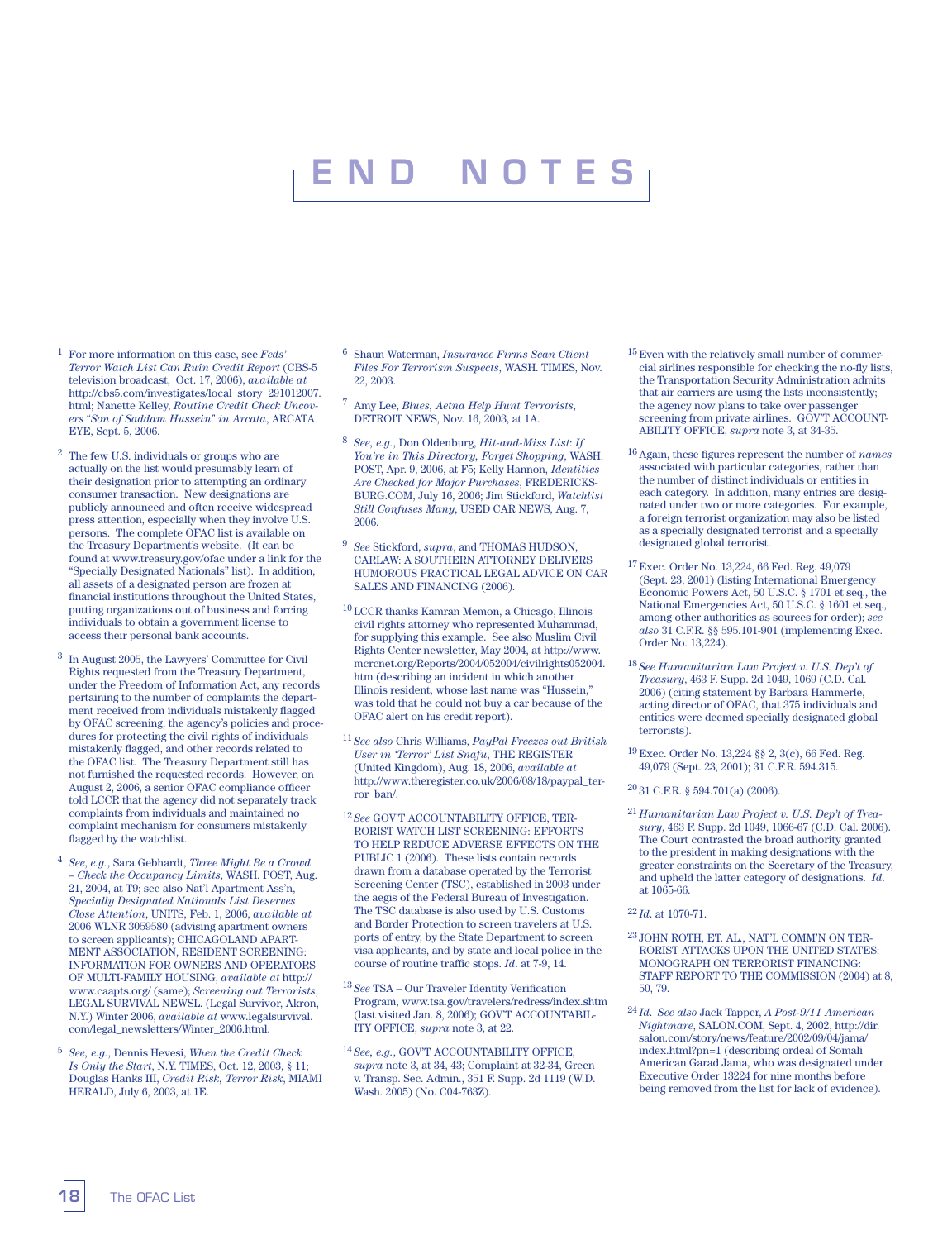- <sup>25</sup> 18 U.S.C. § 2339B (2004); *see also* 8 U.S.C. § 1189 (2004) (setting forth procedures for designating entities as foreign terrorist organizations) and 31 C.F.R. pt. 597 (2006) (implementing regulations).
- <sup>26</sup> 18 U.S.C. § 2332d (2002). *See also* Terrorism List Government Sanctions Regulations, 31 C.F.R. pt. 596 (implementing regulations).
- <sup>27</sup> OFFICE OF FOREIGN ASSETS CONTROL, TER-RORISM: WHAT YOU NEED TO KNOW ABOUT U.S. SANCTIONS 103 (2006).
- 28 Exec. Order No. 12,947, 60 Fed. Reg. 5,079 (Jan. 23, 1995) and Exec. Order No. 13,099, 63 Fed. Reg. 45,167 (Aug. 20, 1998). *See also* 31 C.F.R. pt. 595 (2006) (implementing Exec. Order No. 12,947).
- <sup>29</sup> Exec. Order No. 12,978, 60 Fed. Reg. 54,579 (Oct. 21, 1995); 31 C.F.R. pt. 536.
- <sup>30</sup> Foreign Narcotics Kingpin Designation Act, 21 U.S.C. §§ 1901-1908 (1999), 8 U.S.C. § 1182; 31 C.F.R. pt. 598 (implementing regulations).
- <sup>31</sup> OFAC, CUBA: WHAT YOU NEED TO KNOW ABOUT THE U.S. EMBARGO 1 (2004), http://www. treas.gov/offices/enforcement/ofac/programs/cuba/ cuba.pdf.

<sup>32</sup> *Id*. at 2.

<sup>33</sup> 21 U.S.C. § 1906(a)(1) (1999).

<sup>34</sup> 31 C.F.R. § 501.701(a)(1).

- <sup>35</sup> 31 C.F.R. § 594.701(a)(2) and (b); 18 U.S.C. § 3571(c).
- <sup>36</sup> Glenn Simpson, *Expanding in an Age of Terror*, *Western Union Faces Scrutiny*, WALL ST. J., Oct. 20, 2004, at A1.
- <sup>37</sup> Paul Adams, *Customers Face Banks' Scrutiny*, CHI. TRIB., Sept. 16, 2003, at 5; Richard Newman, *Bankers Share Feelings on Patriot Act*, THE RECORD, Apr. 28, 2004, at B3.
- <sup>38</sup> *See, e.g.*, Steve Johnson, *Mini-marts Required to Fight War on Terror*, SAN JOSE MERCURY NEWS, Dec. 26, 2004, at 1F; Toni Locy, *Anti-Terror Law Puts New Demands on Businesses*, USA TODAY, Feb. 26, 2004, at 5A.
- <sup>39</sup> *See, e.g.*, OFFICE OF FOREIGN ASSETS CON-TROL, FOREIGN ASSETS CONTROL REGULA-TIONS FOR THE SECURITIES INDUSTRY (2004), *available at* http://www.treas.gov/offices/enforcement/ofac/regulations/t11facsc.pdf; OFFICE OF FOREIGN ASSETS CONTROL, FOREIGN ASSETS CONTROL REGULATIONS AND THE INSURANCE INDUSTRY (2004), *available at* http://www.treas. gov/offices/enforcement/ofac/regulations/t11facin. pdf; OFFICE OF FOREIGN ASSETS CONTROL, PROTECTING OUR NATIONAL SECURITY: THE CRITICAL NATURE OF OFAC COMPLIANCE FOR MONEY SERVICE BUSINESSES (2004), *available at* http://www.treas.gov/offices/enforcement/ofac/ regulations/msb\_reg.pdf.
- <sup>40</sup> *See* FEDERAL FINANCIAL INSTITUTIONS EXAMI-NATION COUNCIL, BANK SECRECY ACT/ANTI-MONEY LAUNDERING EXAMINATION MANUAL (2006). *See also* Memorandum of Understanding between OFAC and the Federal Reserve, Federal Deposit Insurance Corporation, National Credit

Union Administration, Office of the Comptroller of the Currency, and the Office of Thrift Supervision (Apr. 12, 2006), http://www.ustreas.gov/offices/ enforcement/ofac/civpen/mou\_final.pdf.

- <sup>41</sup> FEDERAL FINANCIAL INSTITUTIONS EXAMINA-TION COUNCIL, BANK SECRECY ACT/ANTI-MONEY LAUNDERING EXAMINATION MANUAL 140-41 (2006).
- <sup>42</sup> Rick Rothacker, *Banks' Skirting of U.S. Sanctions Under Scrutiny*, CHARLOTTE OBSERVER, Sept. 22, 2006. In addition, new requirements imposed on financial institutions by the USA Patriot Act, enacted in October 2001, have led financial institutions to pay greater attention to OFAC rules, even though nothing in the Patriot Act mandates OFAC watchlist screening. Section 352(a) of the Patriot Act requires a wide range of financial institutions to establish anti-money laundering programs that include written internal policies and procedures, a designated compliance officer, an ongoing employee training program, and independent auditing measures. 31 U.S.C. § 5318(h). Section 326 of the Patriot Act requires financial institutions to verify the identity of customers opening new accounts and to determine whether any new customer appears on certain government terrorist lists. 31 U.S.C. § 5318(l); *see also* 31 C.F.R. § 103.121 (implementing regulation). Interestingly, this provision does not require companies to check the OFAC list. FEDERAL FINANCIAL INSTITU-TIONS EXAMINATION COUNCIL, BANK SECRECY ACT/ANTI-MONEY LAUNDERING EXAMINATION MANUAL 137 (2006). Nevertheless, these and other new laws have encouraged financial institutions to adopt OFAC screening as part of their overall "compliance" programs.
- <sup>43</sup> BNA, *Verifying Worker Eligibility, Identity Can Be Complicated*, *Speakers Say*, PRIVACY LAW WATCH, Mar. 29, 2006, http://subscript.bna.com/SAMPLES/pra. nsf/125731d8816a84d385256297005f336a/a8af615919 085257140000528a0?OpenDocument.
- <sup>44</sup> Press Release, Fact Sheet on Terrorist Financing Executive Order (Sept. 24, 2001), http://www. whitehouse.gov/news/releases/2001/09/20010924- 2.html.

<sup>45</sup> *Id*.

- <sup>46</sup> Discrimination Research Center, NAMES MAKE A DIFFERENCE: THE SCREENING OF RESUMES BY TEMPORARY EMPLOYMENT AGENCIES IN CALIFORNIA (2004). Researchers sent 6,000 fictitious resumes to California temp agencies of equally qualified applicants with identifiable Arab-American/South Asian, Latino, African-American, Asian-American, and white names, and measured response rates for each category.
- <sup>47</sup> *See, e.g.*, United Air Lines, Inc., Order No. 2003- 11-13 (Dep't Transp. Nov. 19, 2003) (consent order directing United Air Lines to cease and desist from violations of civil rights laws). Removals of passengers for reasons that appear to be discriminatory are continuing to the present. *See, e.g.*, Bob Van Sternberg & Pamela Miller, *Uproar Follows Imams' Detention*, STAR TRIBUNE, Nov. 21, 2006; Cicero A. Estrella, *Muslim Men Kicked Off Plane Accuse Airlines of Racism*, S.F. CHRON., Mar. 23, 2006, at B2.
- <sup>48</sup> Amanda Ripley, *Eyes and Ears of the Nation*, TIME, Jun. 27, 2004. For more on the government's recruitment of private businesses in counterterrorism, *see* AMERICAN CIVIL LIBERTIES UNION, THE SURVEILLANCE-INDUSTRIAL COMPLEX: HOW THE AMERICAN GOVERNMENT IS CONSCRIPTING BUSINESSES AND INDIVIDUALS IN THE CONSTRUCTION OF A SURVEILLANCE SOCIETY (2004).
- <sup>49</sup> *See, e.g.*, Hilary Russ, *Leave Home Without It: Credit Card Companies Cancel on Muslim New Yorkers*, CITY LIMITS, May 2003; Kathy Hanrahan, *Middle Eastern Customers Seek Answers after Bank Accounts Closed*, DETROIT NEWS, Dec. 18, 2004; Mark Jewell, *Bank of America Resolves Complaints of Anti-Muslim Bias By Former Fleet Bank*, BOSTON.COM, Apr. 12, 2006.
- <sup>50</sup> A "google" search for "OFAC and landlord," "OFAC and employer," or similar searches by industry generates results for many screening products on the market.
- <sup>51</sup> *See* Bridger Insight website, at http://www.bridgerinsight.choicepoint.com/.
- <sup>52</sup> Press Release, TransUnion, TransUnion and TFP Align to Offer New Product for USA Patriot Act Compliance (Sept. 18, 2002), http://newsroom.transunion.com/index.php?s=press\_releases&item=311.
- <sup>53</sup> *See* OFFICE OF FOREIGN ASSETS CONTROL, OFAC UPDATE FOR CONSUMERS, *at* http://www. treas.gov/offices/enforcement/ofac/regulations/ t11cons.pdf. This document advises consumers with an OFAC alert on their credit reports to ask the credit reporting agencies, not OFAC, to remove an improper alert; some credit reporting agencies, however, tell consumers they cannot remove the alert because of OFAC rules.
- <sup>54</sup> *See* 6 U.S.C. § 345 (2004) (establishing Officer for Civil Rights and Civil Liberties).
- <sup>55</sup> *See* AVIATION CONSUMER PROTECTION DIVI-SION, AIR TRAVEL CIVIL RIGHTS PROBLEMS (2002), *at* http://airconsumer.ost.dot.gov/DiscrimComplaintsContacts.htm (advising airline passengers how to file civil rights complaints with various federal agencies).
- <sup>56</sup> Joint Anti-Fascist Refugee Comm. v. McGrath, 341 U.S. 123, 144-45 (1951) (Black, J., concurring).
- <sup>57</sup> *See* Shaun Waterman, *Trucker Case Shows Vetting Redress Problem*, WASH. TIMES, Mar. 6, 2005 (stating that Transportation Security Administration ran a name check on 2.7 million truckers licensed to carry hazardous materials).
- <sup>58</sup> Scott Jaschik, *Are You Now or Have You Ever…*, INSIDE HIGHER ED, Aug. 15, 2006, http://www. insidehighered.com/news/2006/08/15/oath (describing Ohio public universities' new job requirement that employees fill out a form disclaiming any involvement with any organization on the U.S. State Department "Terrorist Exclusion List").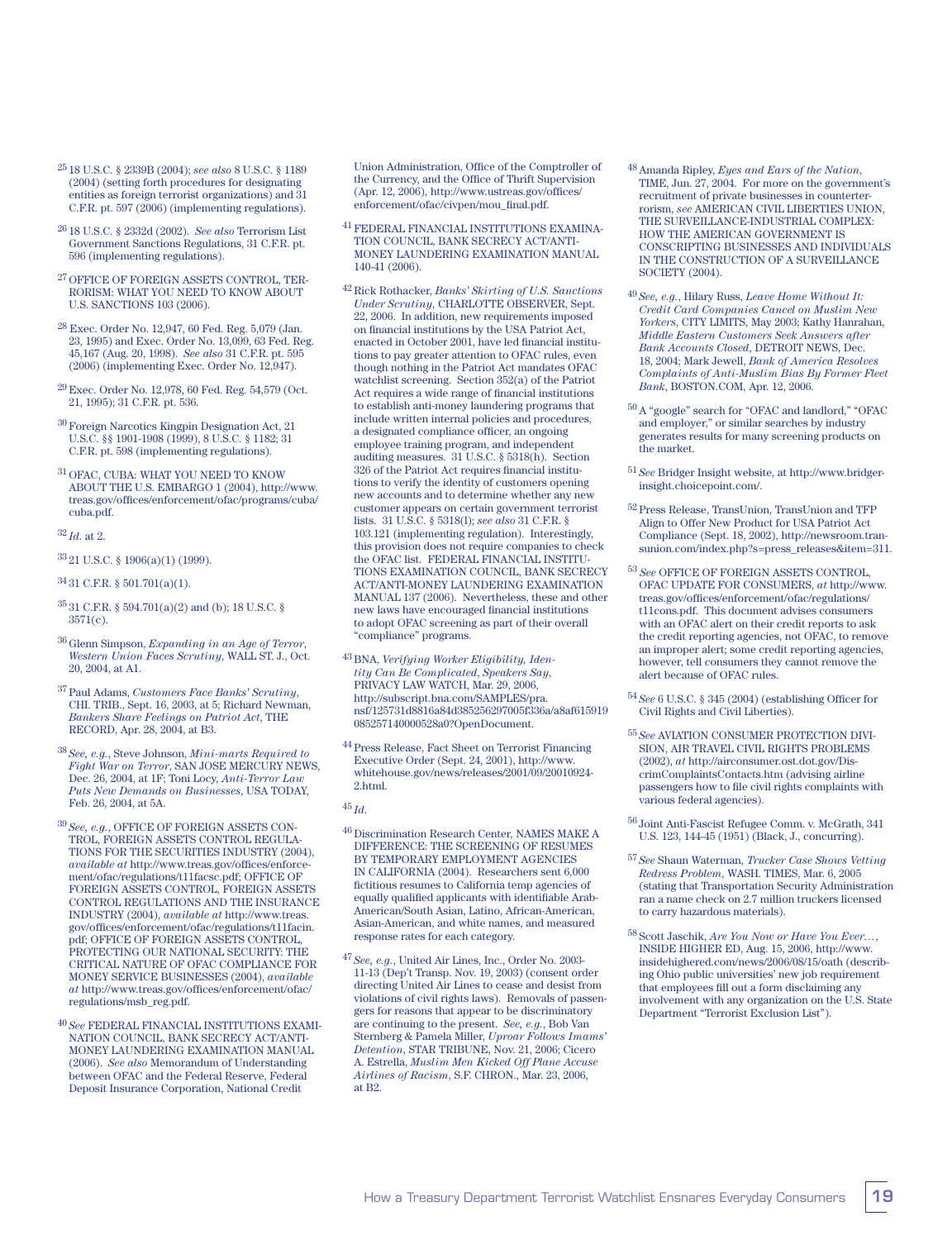

#### **OFFICE OF FOREIGN ASSETS CONTROL** SPECIALLY DESIGNATED NATIONALS AND BLOCKED PERSONS

February 27, 2007

- 17 NOVEMBER (a.k.a. EPANASTATIKI<br>ORGANOSI 17 NOEMVRI; a.k.a. REVOLUTIONARY ORGANIZATION 17
- NOVEMBER) [FTO] [SDGT]<br>32 COUNTY SOVEREIGNTY COMMITTEE<br>(a.k.a. 32 COUNTY SOVEREIGNTY MOVEMENT; a.k.a. IRISH REPUBLICAN PRISONERS WELFARE ASSOCIATION; a.k.a. REAL IRA; a.k.a. REAL IRISH REPUBLICAN ARMY; a.k.a. REAL OGLAIGH NA HEIREANN;<br>a.k.a. RIRA) [FTO] [SDGT]<br>32 COUNTY SOVEREIGNTY MOVEMENT
- (a.k.a. 32 COUNTY SOVEREIGNTY COMMITTEE; a.k.a. IRISH REPUBLICAN PRISONERS WELFARE ASSOCIATION; a.k.a.<br>REAL IRA; a.k.a. REAL IRISH REPUBLICAN<br>ARMY; a.k.a. REAL OGLAIGH NA HEIREANN; a.k.a. RIRA) [FTO] [SDGT]
- 2000 DOSE E.U. (a.k.a. DOMA E M), Calle 31 No. 1-34, Cali, Colombia; NIT # 805015749-3
- Colombia) [SDNT]<br>2000-DODGE S.L., Calle Gran Via 80, Madrid,<br>Madrid, Spain; C.I.F. B83149955 (Spain) **ISDNTI**
- 2904977 CANADA, INC. (a.k.a. CARIBE SOL;<br>a.k.a. HAVANTUR CANADA INC.), 818 rue Sherbrooke East, Montreal, Quebec H2L 1K3, Canada [CUBA]
- A G REPRESENTACIONES LTDA., Calle 22 Norte No. 9-43, Cali, Colombia; Calle 20N No. 5N-26 Of. 102, Cali, Colombia; NIT #<br>800132578-3 (Colombia) [SDNT]
- A RAHMAN, Mohamad Igbal (a.k.a. ABDURRAHMAN, Abu Jibril; a.k.a. ABDURRAHMAN, Mohamad Iqbal; a.k.a. ABU JIBRIL; a.k.a. MUQTI, Fihiruddin; a.k.a. MUQTI,<br>Fikiruddin; a.k.a. RAHMAN, Mohamad Iqbal);<br>DOB 17 Aug 1958; POB Tirpas-Selong Village, East Lombok, Indonesia; nationality Indonesia (individual) [SDGT]
- A.I.C. COMPREHENSIVE RESEARCH INSTITUTE (a.k.a. A.I.C. SOGO KENKYUSHO;<br>a.k.a. ALEPH; a.k.a. AUM SHINRIKYO; a.k.a. AUM SUPREME TRUTH) [FTO] [SDGT]
- A.I.C. SOGO KENKYUSHO (a.k.a. A.I.C COMPREHENSIVE RESEARCH INSTITUTE; a.k.a. ALEPH; a.k.a. AUM SHINRIKYO; a.k.a.<br>AUM SUPREME TRUTH) [FTO] [SDGT] A.T.E. INTERNATIONAL LTD. (a.k.a. RWR
- INTERNATIONAL COMMODITIES), 3 Mandeville Place, London, United Kingdom **IIRAQ21**
- A.W.A. ENGINEERING LIMITED, 3 Mandeville Place, London, United Kingdom [IRAQ2]
- ABADIA BASTIDAS, Carmen Alicia (a.k.a. ABADIA DE RAMIREZ, Carmen Alicia), c/o<br>DISDROGAS LTDA., Yumbo, Valle, Colombia;<br>c/o RAMIREZ ABADIA Y CIA. S.C.S., Cali, Colombia; Calle 9 No. 39-65, Cali, Colombia; DOB 15 Jul 1934; POB Palmira, Valle, Colombia; Cedula No. 29021074 (Colombia)
- (individual) [SDNT]<br>ABADIA DE RAMIREZ, Carmen Alicia (a.k.a.<br>ABADIA BASTIDAS, Carmen Alicia), c/o<br>DISDROGAS LTDA., Yumbo, Valle, Colombia; c/o RAMIREZ ABADIA Y CIA. S.C.S., Cali, Colombia; Calle 9 No. 39-65, Cali, Colombia;<br>DOB 15 Jul 1934; POB Palmira, Valle, Colombia; Cedula No. 29021074 (Colombia) (individual) [SDNT]
- ABAS, Mohamad Nasir (a.k.a. ABAS, Nasir; a.k.a. BIN ABAS, Mohammed Nasir; a.k.a. BIN<br>ABAS, Sulaiman; a.k.a. "KHAIRUDDIN"; a.k.a.
- "SOLIMAN"): DOB 6 May 1969: nationality Malaysia (individual) [SDGT] ABAS, Nasir (a.k.a. ABAS, Mohamad Nasir;
- a.k.a. BIN ABAS, Mohammed Nasir; a.k.a. BIN<br>ABAS, Sulaiman; a.k.a. "KHAIRUDDIN"; a.k.a.<br>"SOLIMAN"); DOB 6 May 1969; nationality Malaysia (individual) [SDGT]
- ABASTECEDORA NAVAL Y INDUSTRIAL, S.A. (a.k.a. ANAINSA), Panama [CUBA]
- ABAUNZA MARTINEZ, Javier; DOB 1 Jan 1965;<br>POB Guernica, Vizcaya Province, Spain; D.N.I. 78.865.882 (Spain); Member ETA (individual) **ISDGTI**
- ABBAKAR MUHAMAD, Abdul Aziz; DOB 1961; POB Sudan; Passport 562605 (Sudan) issued<br>28 Oct 1998; IARA Peshwar, Pakistan Director (individual) [SDGT]
- ABBAS, Abdul Hussein, Italy (individual) [IRAQ2] ABBAS, Abu (a.k.a. ZAYDAN, Muhammad); DOB
- 10 Dec 1948; Director of PALESTINE<br>LIBERATION FRONT ABU ABBAS FACTION (individual) ISDTI
- ABBAS, Kassim, Lerchesbergring 23A, D-60598,<br>Frankfurt, Germany; DOB 7 Aug 1956; POB Baghdad, Iraq (individual) [IRAQ2]
- ABBES, Moustafa, Via Padova, 82, Milan, Italy;<br>DOB 5 Feb 1962; POB Osniers, Algeria (individual) [SDGT]
- ABBES, Youcef (a.k.a. "GIUSEPPE"), Via Padova 82, Milan, Italy; Via Manzoni, 33, Cinisello Balsamo, Milan, Italy; DOB 5 Jan 1965; POB Bab El Aoued, Algeria (individual) [SDGT]
- ABD AL HADI (a.k.a. BENDEBKA, L'Hadi; a.k.a. HADI), Via Garibaldi, 70, San Zenone al Po, HADI, wa danibalani, 70, 3an Zehibela<br>Pavia, Italy; Via Manzoni, 33, Cinisello<br>Balsamo, Milan, Italy; DOB 17 Nov 1963; POB<br>Algiers Algeria (individual) [SDGT]<br>ABD AL HAFIZ, Abd Al Wahab (a.k.a.
- FERDJANI, Mouloud; a.k.a. "MOURAD"; a.k.a. "RABAH DI ROMA"), Via Lungotevere Dante,<br>Rome, Italy; DOB 7 Sep 1967; POB Algiers,<br>Algeria (individual) [SDGT]
- ABD AL RAZEQ, Abu Sufian (a.k.a. 'ABD AL-RAZZIQ, Abu Sufian al-Salamabi Muhammed Ahmed; a.k.a. ABDELRAZEK, Abousofian;<br>a.k.a. ABDELRAZIK, Abousfian Salman; a.k.a. ABDELRAZIK, Abousofian; a.k.a.<br>ABDELRAZIK, Abousofian; a.k.a. ABDELHAZIK, Abousoitane; a.k.a. "ABOL EL<br>LAYTH"; a.k.a. "ABOULAIL"; a.k.a. "ABOU EL<br>JUIRIAH"; a.k.a. "ABOULAIL"; a.k.a. "ABU<br>JUIRIAH"; a.k.a. "ABU SUFIAN"; a.k.a.<br>"ABULAIL"; a.k.a. "JOJAIBA THE SUDANESE"; a.k.a. "JOLAIBA"; Bawgah, Sudan;; alt. POB Albaouga, Sudan; nationality Canada; alt. nationality Sudan;<br>Passport BC166787 (Canada) (individual) [SDGT]
- ABD AL-GHAFAR, Sundus, Iraq; DOB c. 1967; POB Kirkuk, Iraq; nationality Iraq; wife of Izzat
- Ibrahim Al-Duri (individual) [IRAQ2]<br>ABD AL-GHAFUR, Humam Abd al-Khaliq (a.k.a.<br>"ABD AL-RAHMAN, Humam 'abd al-Khaliq; a.k.a. ABD-AL-GHAFUR, Humam abd-al-Khaliq; a.k.a. GHAFUR, Humam Abdel Khaleq Abdel; a.k.a. RASHID, Humam 'abd al-Khaliq); DOB 1945; POB ar-Ramadi, Iraq; nationality<br>Iraq; Former Minister of Higher Education and Research; M0018061/104, issued 12 September 1993 (individual) [IRAQ2]
- 'ABD AL-KARIM (a.k.a. ABU AL-MU'TAZ; a.k.a. AL-HABIB; a.k.a. AL-KHALAYLAH, Ahmad

Fadil Nazzal; a.k.a. AL-MUHAJIR; a.k.a. AL-ZARQAWI, Abu Mus'Ab; a.k.a. GHARIB; a.k.a. KHALAILAH, Ahmed Fadeel; a.k.a. KHALAYLEH, Fedel Nazzel; a.k.a. WAD HANAD"; a.k.a. "MOUHANNAD"; a.k.a.<br>"MUHANNAD"; a.k.a. "MOUHANNAD"; a.k.a.<br>"MUHANNAD"; a.k.a. "RASHID"); DOB 20 Oct<br>1966; POB Zarqa, Jordan; citizen Jordan; National ID No. 9661031030 (Jordan); Passport Z264968 (Jordan) (individual) [SDGT]

- "ABD ALLAH, "Issam "Ali Muhammad (a.k.a.<br>"ABD-AL-"IZ; a.k.a. ABD-AL-WAHAB, Abd-al-<br>Hai Ahmad; a.k.a. ABU YASIR; a.k.a. AL-KAMEL, Salah 'Ali; a.k.a. MUSA, Rifa'i Ahmad Taha; a.k.a. TAHA MUSA, Rifa'i Ahmad; a.k.a. THABIT 'IZ); DOB 24 Jun 54; POB Egypt;<br>Passport 83860 (Sudan); alt. Passport 30455<br>(Egypt); alt. Passport 1046403 (Egypt) (individual) [SDT]
- ABD AL-RAHMAN, Abdullah Muhammad Rajab Ca.k.a. ABU AL-KHAYR, Ahmad Hasan); DOB 3<br>Nov 1957; POB Kafr al-Shaykh; nationality<br>Egypt (individual) [SDGT]
- ABD AL-RAHMAN, Humam 'abd al-Khaliq (a.k.a. ABD AL-GHAFUR, Humam Abd al-Khaliq; a.k.a. ABD-AL-GHAFUR, Humam abd-al-Enalig; a.k.a. GHAFUR, Humam Abdel Khaleq<br>Abdel; a.k.a. GHAFUR, Humam 'abd al-Khaliq);<br>DOB 1945; POB ar-Ramadi, Iraq; nationality Iraq; Former Minister of Higher Education and Research; M0018061/104, issued 12 September 1993 (individual) [IRAQ2]<br>'ABD AL-RAZZIQ, Abu Sufian al-Salamabi
- Muhammed Ahmed (a.k.a. ABD AL RAZEQ, Abu Sufian; a.k.a. ABDELRAZEK, Abousofian; a.k.a. ABDELRAZIK, Abousfian Salman; a.k.a. ARA ADDELHAZIK, Abousofian; a.k.a.<br>ABDELHAZIK, Abousofian; a.k.a.<br>ABDELHAZIK, Abousofiane; a.k.a.<br>ABDELHAZIK, Sofian; a.k.a. "ABOU EL<br>LAYTH"; a.k.a. "ABOULAIL"; a.k.a. "ABU LATTER, alkal ABU SUFIAN, alkal ABU<br>JURIAH", alkal ABU SUFIAN", alkal ABU<br>"ABULAIL", alkal "DJOLAIBA THE<br>SUDANESE", alkal "JOLAIBA", alk.al "OULD<br>EL SAYEIGH"); DOB 6 Aug 1962; POB Al-<br>Bawgah, Sudan;; alt. POB Albaouga, Sud nationality Canada; alt. nationality Sudan; Passport BC166787 (Canada) (individual)
- [SDGT]<br>ABD-AL-GHAFUR, Humam abd-al-Khaliq (a.k.a. ABD AL-GHAFUR, Humam Abd al-Khalig; a.k.a. 'ABD AL-RAHMAN, Humam 'abd al-Khaliq; a.k.a. GHAFUR, Humam Abdel Khaleq Abdel; a.k.a. RASHID, Humam 'abd al-Khaliq);<br>DOB 1945; POB ar-Ramadi, Iraq; nationality Iraq: Former Minister of Higher Education and Research; M0018061/104, issued 12 September 1993 (individual) [IRAQ2]
- "NOD (iiidiwaaday jiraysay ABD ALLAH, 'Issam 'Ali<br>Muhammad; a.k.a. ABD ALLAH, 'Issam 'Ali<br>Hai Ahmad; a.k.a. ABD YASIR; a.k.a. AL-KAMEL, Salah 'Ali; a.k.a. MUSA, Rifa'i Ahmad Taha; a.k.a. TAHA MUSA, Rifa'i Ahmad; a.k.a. THABIT 'IZ); DOB 24 Jun 54; POB Egypt;<br>Passport 83860 (Sudan); alt. Passport 30455<br>(Egypt); alt. Passport 1046403 (Egypt) (individual) [SDT]
- ABDALLA, Fazul (a.k.a. ADBALLAH, Fazul; a.k.a. AISHA, Abu; a.k.a. AL SUDANI, Abu Seif; a.k.a. ALI, Fadel Abdallah Mohammed; a.k.a. a.K.a. ALI, Tader Abdallari Monammed, a.K.a.<br>FAZUL, Abdalla; a.k.a. FAZUL, Abdallah; a.k.a.<br>FAZUL, Abdallah Mohammed; a.k.a. FAZUL, Haroon; a.k.a. FAZUL, Harun; a.k.a. HAROON; a.k.a. HAROUN, Fadhil; a.k.a. HARUN; a.k.a. LUQMAN, Abu; a.k.a. MOHAMMED, Fazul;